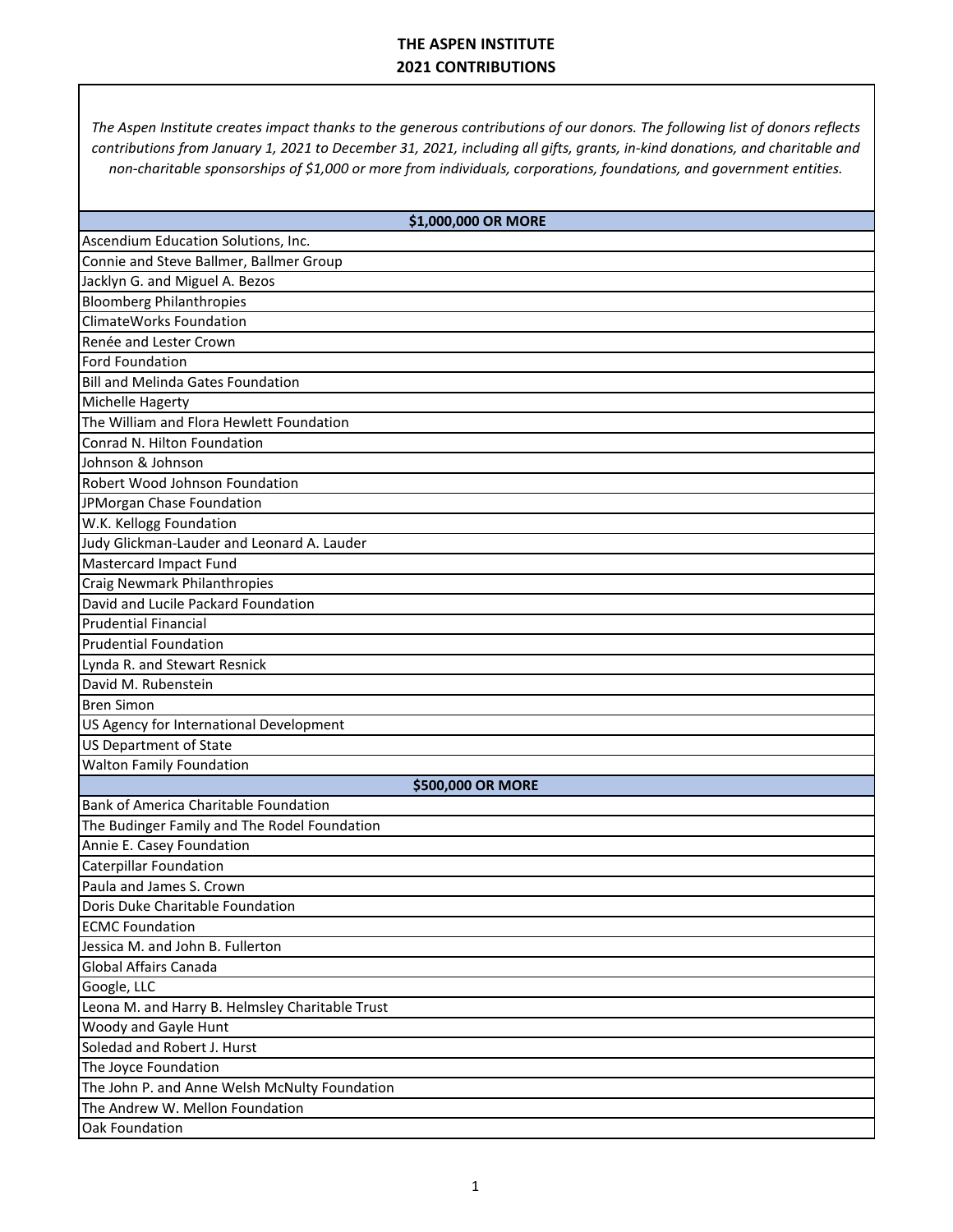| Prisma Health                                      |
|----------------------------------------------------|
| Charles and Lynn Schusterman Family Philanthropies |
| Max Stenbeck Charitable Fund                       |
| Stichting Ikea Foundation                          |
| The Susan Thompson Buffett Foundation              |
| Tides Foundation                                   |
| Diana Tomseth                                      |
| <b>UBS Optimus Foundation</b>                      |
| The Walmart Foundation                             |
| Wells Fargo Bank, N.A                              |
| Chan Zuckerberg Initiative, LLC                    |
| \$100,000 OR MORE                                  |
| AARP                                               |
| Robert J. Abernethy                                |
| Action Now Initiative, LLC                         |
| Rita Allen Foundation, Inc.                        |
| Allstate Insurance Company                         |
| Amazon.com, Inc.                                   |
| American Express Foundation                        |
| Mary H. and Paul F. Anderson                       |
| Arabella Advisors                                  |
| Argidius Foundation                                |
| John Arnold                                        |
| <b>Bank of America</b>                             |
| Bayer US, LLC                                      |
| Jennifer and Gerald Beeson                         |
| <b>Russell Berrie Foundation</b>                   |
| Blackstone Holdings Finance Co., LLC               |
| Elizabeth K. Blake                                 |
| <b>Blue Cross Blue Shield Association</b>          |
| <b>Boettcher Foundation</b>                        |
| <b>Bridgewater Associates</b>                      |
| Estate of James C. Calaway                         |
| Jenny and James D. Calaway                         |
| Margaret A. Cargill Philanthropies                 |
| Carnegie Corporation of New York                   |
| Marguerite Casey Foundation                        |
| Child Relief International Foundation              |
| Citi Foundation                                    |
| College Futures Foundation                         |
| <b>Comcast Corporation</b>                         |
| Community Foundation for Southeast Michigan        |
| Kim and Rob Coretz                                 |
| Penny and James G. Coulter                         |
| <b>Cowen Services</b>                              |
| Howard Cox                                         |
| Susan Crown and William Kunkler                    |
| Bonnie and Kenneth L. Davis, M.D.                  |
| Democracy Fund                                     |
| Deutsche Gesellschaft                              |
| Dick's Sporting Good Foundation                    |
| Jane and Michael D. Eisner                         |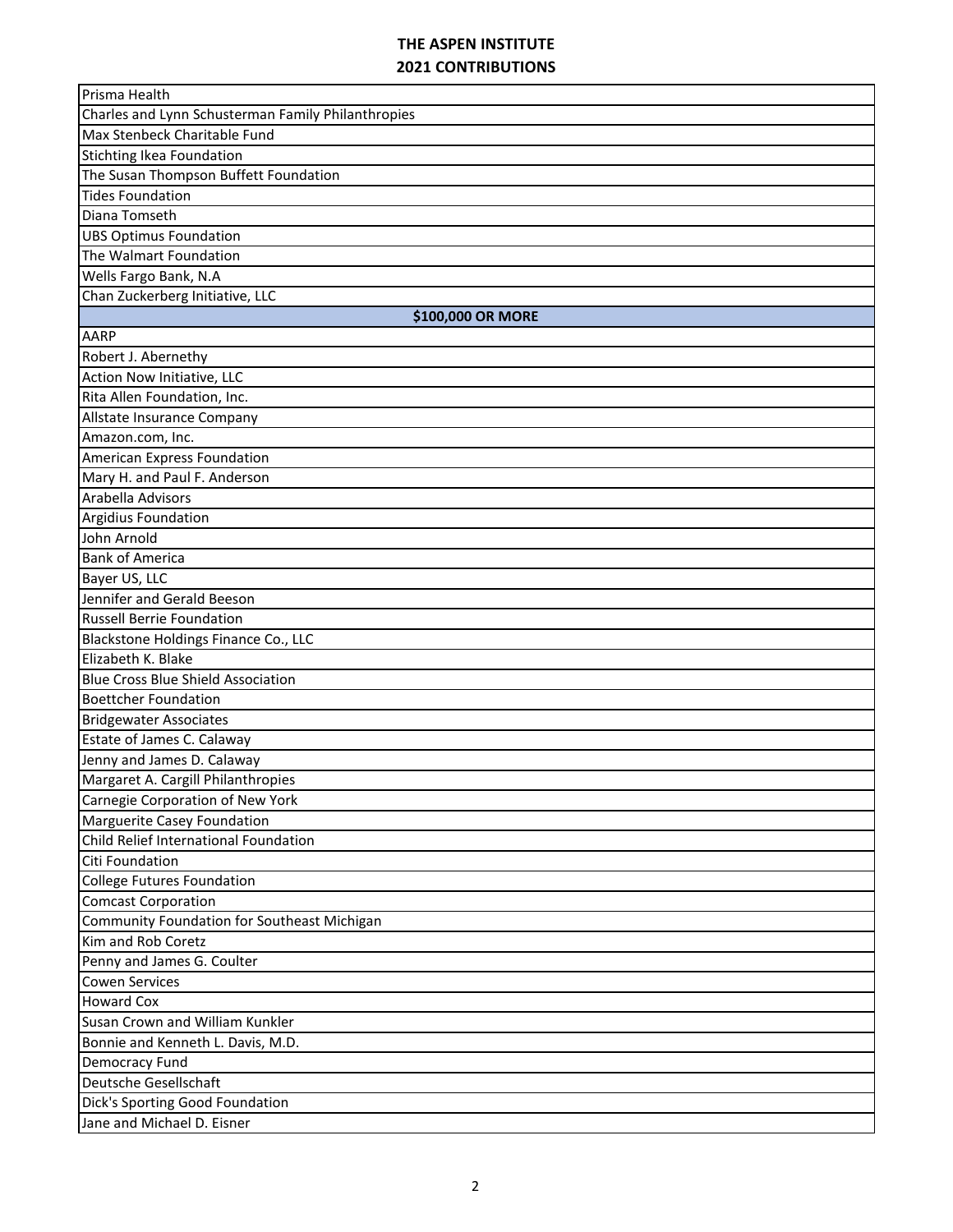| <b>Emerson Collective</b>                    |
|----------------------------------------------|
| Meta                                         |
| Idit and Moti Ferder                         |
| Foundation to Promote Open Society           |
| Genentech                                    |
| Julie Farkas and Seth Goldman                |
| The Richard W. Goldman Family Foundation     |
| The Horace W. Goldsmith Foundation           |
| Antonio Gracias                              |
| Stacy E. Grant                               |
| The Gray Foundation                          |
| <b>Greater Texas Foundation</b>              |
| Jeremy Green                                 |
| <b>Hewlett-Packard Company</b>               |
| <b>Hickrill Foundation</b>                   |
| Rachel Kohler and Mark S. Hoplamazian        |
| <b>IBM Corporation</b>                       |
| <b>Impact Assets</b>                         |
| James Irvine Foundation                      |
| JIB Fund                                     |
| JPMorgan Chase & Co.                         |
| Pete Kadens                                  |
| George B. Kaiser                             |
| Aga Khan Foundation USA                      |
| Korn/Ferry International                     |
| Laura and Gary M. Lauder                     |
| Lemelson Foundation                          |
| Melony and Adam J. Lewis                     |
| <b>LGT Venture Philanthrophy</b>             |
| <b>Henry Luce Foundation</b>                 |
| Lumina Foundation                            |
| M&T Bank                                     |
| The Markle Foundation                        |
| McKinsey & Company                           |
| Merck Sharp & Dohme Corp                     |
| Microsoft Corporation                        |
| Missouri Foundation for Health               |
| Mitre Corporation                            |
| <b>Gordon and Betty Moore Foundation</b>     |
| <b>Charles Stewart Mott Foundation</b>       |
| <b>Brian Moynihan</b>                        |
| Mount Sinai Health System                    |
| Clare Muñana                                 |
| Gina and Jerry Murdock                       |
| Nasdaq, Inc.                                 |
| Jane and Marc B. Nathanson                   |
| New Venture Fund                             |
| Nike, Inc.                                   |
| Veronika Reinhold and Javier Olivan          |
| Omidyar Network Fund                         |
| William J. and Dorothy K. O'Neill Foundation |
| Henry M. Paulson, Jr.                        |
|                                              |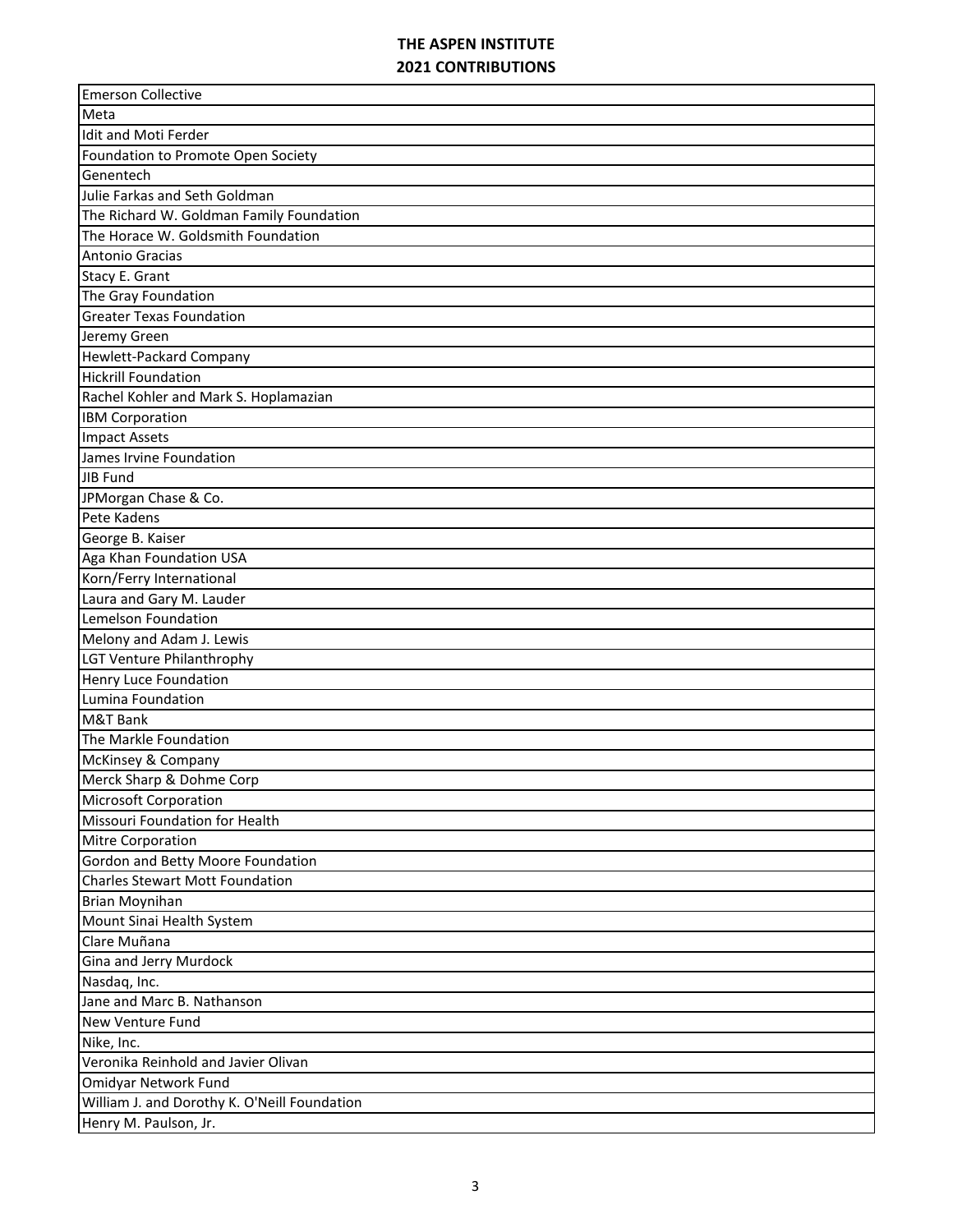| PayPal                                         |
|------------------------------------------------|
| Penner Family Foundation                       |
| Pfizer, Inc.                                   |
| Margot and Tom Pritzker                        |
| Bryan Traubert and Penny Pritzker              |
| Raytheon Technologies                          |
| <b>Reebok Foundation</b>                       |
| <b>REI Cooperative</b>                         |
| Rockefeller Brothers Fund                      |
| The Rockefeller Foundation                     |
| Rockefeller Philanthropic Advisors             |
| Ricardo Salinas/Grupo Salinas                  |
| Ali and Lewis A. Sanders                       |
| Eric E. Schmidt                                |
| Mike Schroepfer                                |
| <b>Schultz Family Foundation</b>               |
| <b>Stacy Schusterman</b>                       |
| Sempra Energy                                  |
| Dawn Sinclair Shapiro and Benjamin Shapiro     |
| Earl and Brenda Shapiro Foundation             |
| Isa Catto Shaw and Daniel Shaw                 |
| David Siegel                                   |
| Shelby and Andrew Silvernail                   |
| The Small Foundation                           |
| Robert H. Smith Family Foundation              |
| <b>Stanton Fund</b>                            |
| <b>Stern Strategy Group</b>                    |
| Surdna Foundation                              |
| <b>Target Corporation</b>                      |
| T.L.L. Temple Foundation                       |
| Templeton Religion Trust                       |
| Fern and Lenard Tessler                        |
| Laurie M. Tisch Illumination Fund              |
| <b>Steve Tisch</b>                             |
| Lizzie and Jonathan Tisch                      |
| <b>Trellis Foundation</b>                      |
| US Department of the Treasury                  |
| Verizon Communications, Inc.                   |
| Verstandig Family Foundation                   |
| Viking Trust Charitable Gift Fund              |
| Vitol Foundation                               |
| <b>Western Union Foundation</b>                |
| Ralph C. Wilson, Jr. Foundation                |
| \$50,000 OR MORE                               |
| 3M                                             |
| <b>Abbott Laboratories</b>                     |
| Accenture, LLP                                 |
| The Ahearn Family Donor Advised Fund           |
| Alliance for Sustainable Energy, LLC           |
| Alpenglow Foundation & John Hobby Catto Family |
| American Electric Power                        |
| AT&T                                           |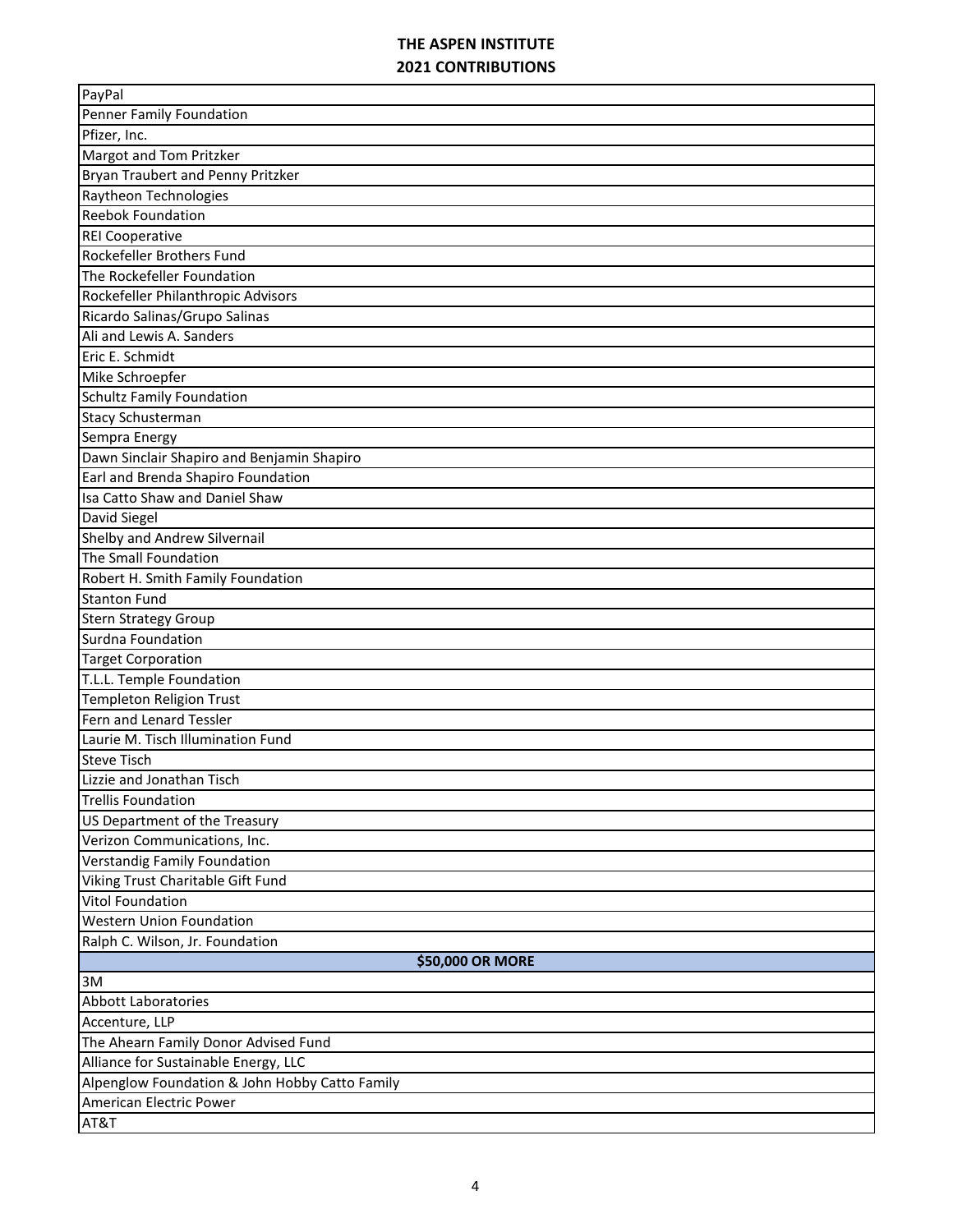| Augusta Sportswear                               |
|--------------------------------------------------|
| Autodesk, Inc.                                   |
| Donna and James Barksdale                        |
| Mercedes T. Bass                                 |
| <b>Battelle</b>                                  |
| Piraye Beim                                      |
| <b>BlackRock</b>                                 |
| The Boston Consulting Group                      |
| <b>Break Through Energy</b>                      |
| <b>CDC</b> Foundation                            |
| Cedars-Sinai Medical Center                      |
| Wanwimol Siriwatwechakul and Chuck Chai          |
| <b>Charities Aid Foundation</b>                  |
| ClearPath, Inc.                                  |
| Patricia A. Crown                                |
| Nancy C. and A. Steven Crown                     |
| Jan and Neal Dempsey                             |
| Disney Worldwide Services                        |
| Ann H. and L. John Doerr                         |
| Sandra and Paul Edgerley                         |
| <b>Eleanor Crook Foundation</b>                  |
| Laura and L. Brooks Entwistle                    |
| Exelon                                           |
| <b>Timothy Fazio</b>                             |
| Elizabeth Fleming and Ed Weisiger                |
| Pete Flint                                       |
| Henrietta H. and Richard L. Fore                 |
| Ann B. and Thomas L. Friedman                    |
| Sheila and David Fuente                          |
| Shelby and Frederick Gans                        |
| <b>General Motors Corporation</b>                |
| Karen Z. Gray-Krehbiel and John H. Krehbiel, Jr. |
| Greater Phoenix Leadership, Inc.                 |
| <b>Walter Jerome Haas</b>                        |
| Adam Hanover                                     |
| Jan and Marc Hanover                             |
| Jane Harman                                      |
| <b>Paul Hastings</b>                             |
| <b>Heising-Simons Foundation</b>                 |
| Lyda Hill                                        |
| Francis Hoffman                                  |
| Ranji Nagaswami and Robert Hopkins               |
| <b>IHCC Mexican American Chamber of Commerce</b> |
| <b>IREX</b>                                      |
| D.T. Ignacio Jayanti                             |
| Sonia and Gaurav Kapadia                         |
| Ewing Marion Kauffman Foundation                 |
| Kavli Foundation                                 |
| John S. and James L. Knight Foundation           |
| The Kresge Foundation                            |
| Lafayette Square                                 |
| Toby Devan Lewis                                 |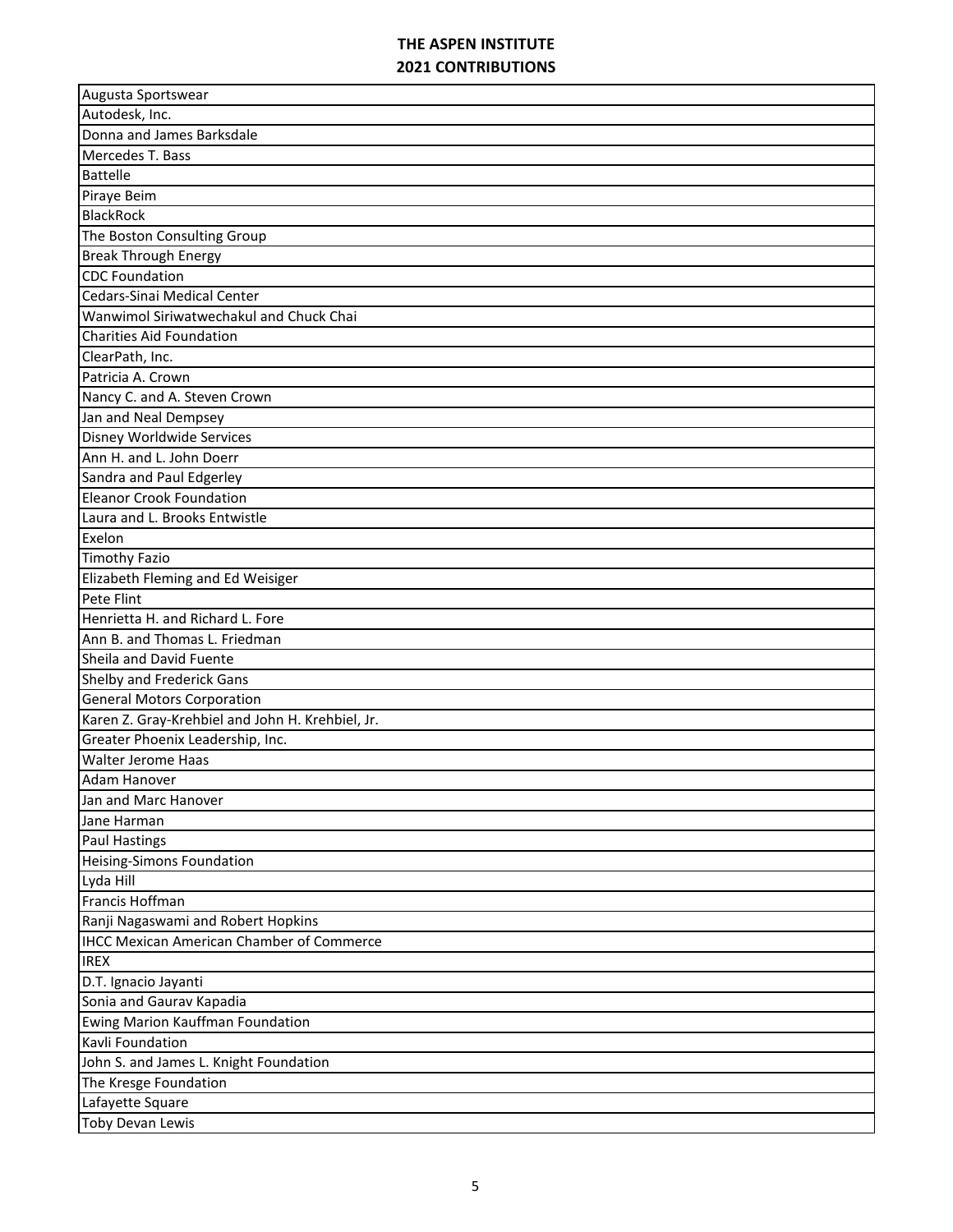| John D. and Catherine T. MacArthur Foundation<br><b>Patty Martin</b><br>Dina and David McCormick<br>Nora McNeely Hurley<br>Metastatic Breast Cancer Network, Inc.<br>Cynthia and George Mitchell Foundation<br>Mario Molina<br>Diane L. Morris<br>Pivotal Foundation, F. Francis and Dionne Najafi<br>National Urban Indian Family Coalition<br>Angella and David Nazarian<br>NBA Properties, Inc.<br><b>Gael Neeson</b><br><b>Corinne Nevinny</b><br>James W. Owens<br>Susan Taylor and Robert Pew III<br>PWC Services, Ltd.<br>Ilona Nemeth and Alan Quasha<br><b>Rebellion Defense</b><br>Robert Rosenkranz and Alexandra Munroe, The Rosenkranz Foundation<br>Robert E. Rubin<br>Leslie Miller Saiontz<br><b>Richard Schifter</b><br>Carole B. and Gordon Segal<br>Pavandeep Sethi<br>Pam and Bill Smith<br>Snap-on<br>Springboard to Opportunities<br>Gillian and Robert K. Steel<br>Leila Straus<br>TeamSnap, Inc.<br><b>Tellurian Services</b><br>Toyota Motor North America, Inc.<br>TPG Global, LLC<br><b>USDA Forest Service</b><br>Van Ness Feldman<br>W Communications<br>Wachtell, Lipton, Rosen & Katz<br>Nancy Wall and Chuck Wall<br>Melani and S. Robson Walton<br>Wells Fargo & Company<br><b>Stuart Winston</b><br>Wyndham Hotel Group<br>Leah J. Zell | Lithium Investors, LLC |
|---------------------------------------------------------------------------------------------------------------------------------------------------------------------------------------------------------------------------------------------------------------------------------------------------------------------------------------------------------------------------------------------------------------------------------------------------------------------------------------------------------------------------------------------------------------------------------------------------------------------------------------------------------------------------------------------------------------------------------------------------------------------------------------------------------------------------------------------------------------------------------------------------------------------------------------------------------------------------------------------------------------------------------------------------------------------------------------------------------------------------------------------------------------------------------------------------------------------------------------------------------------------------|------------------------|
|                                                                                                                                                                                                                                                                                                                                                                                                                                                                                                                                                                                                                                                                                                                                                                                                                                                                                                                                                                                                                                                                                                                                                                                                                                                                           |                        |
|                                                                                                                                                                                                                                                                                                                                                                                                                                                                                                                                                                                                                                                                                                                                                                                                                                                                                                                                                                                                                                                                                                                                                                                                                                                                           |                        |
|                                                                                                                                                                                                                                                                                                                                                                                                                                                                                                                                                                                                                                                                                                                                                                                                                                                                                                                                                                                                                                                                                                                                                                                                                                                                           |                        |
|                                                                                                                                                                                                                                                                                                                                                                                                                                                                                                                                                                                                                                                                                                                                                                                                                                                                                                                                                                                                                                                                                                                                                                                                                                                                           |                        |
|                                                                                                                                                                                                                                                                                                                                                                                                                                                                                                                                                                                                                                                                                                                                                                                                                                                                                                                                                                                                                                                                                                                                                                                                                                                                           |                        |
|                                                                                                                                                                                                                                                                                                                                                                                                                                                                                                                                                                                                                                                                                                                                                                                                                                                                                                                                                                                                                                                                                                                                                                                                                                                                           |                        |
|                                                                                                                                                                                                                                                                                                                                                                                                                                                                                                                                                                                                                                                                                                                                                                                                                                                                                                                                                                                                                                                                                                                                                                                                                                                                           |                        |
|                                                                                                                                                                                                                                                                                                                                                                                                                                                                                                                                                                                                                                                                                                                                                                                                                                                                                                                                                                                                                                                                                                                                                                                                                                                                           |                        |
|                                                                                                                                                                                                                                                                                                                                                                                                                                                                                                                                                                                                                                                                                                                                                                                                                                                                                                                                                                                                                                                                                                                                                                                                                                                                           |                        |
|                                                                                                                                                                                                                                                                                                                                                                                                                                                                                                                                                                                                                                                                                                                                                                                                                                                                                                                                                                                                                                                                                                                                                                                                                                                                           |                        |
|                                                                                                                                                                                                                                                                                                                                                                                                                                                                                                                                                                                                                                                                                                                                                                                                                                                                                                                                                                                                                                                                                                                                                                                                                                                                           |                        |
|                                                                                                                                                                                                                                                                                                                                                                                                                                                                                                                                                                                                                                                                                                                                                                                                                                                                                                                                                                                                                                                                                                                                                                                                                                                                           |                        |
|                                                                                                                                                                                                                                                                                                                                                                                                                                                                                                                                                                                                                                                                                                                                                                                                                                                                                                                                                                                                                                                                                                                                                                                                                                                                           |                        |
|                                                                                                                                                                                                                                                                                                                                                                                                                                                                                                                                                                                                                                                                                                                                                                                                                                                                                                                                                                                                                                                                                                                                                                                                                                                                           |                        |
|                                                                                                                                                                                                                                                                                                                                                                                                                                                                                                                                                                                                                                                                                                                                                                                                                                                                                                                                                                                                                                                                                                                                                                                                                                                                           |                        |
|                                                                                                                                                                                                                                                                                                                                                                                                                                                                                                                                                                                                                                                                                                                                                                                                                                                                                                                                                                                                                                                                                                                                                                                                                                                                           |                        |
|                                                                                                                                                                                                                                                                                                                                                                                                                                                                                                                                                                                                                                                                                                                                                                                                                                                                                                                                                                                                                                                                                                                                                                                                                                                                           |                        |
|                                                                                                                                                                                                                                                                                                                                                                                                                                                                                                                                                                                                                                                                                                                                                                                                                                                                                                                                                                                                                                                                                                                                                                                                                                                                           |                        |
|                                                                                                                                                                                                                                                                                                                                                                                                                                                                                                                                                                                                                                                                                                                                                                                                                                                                                                                                                                                                                                                                                                                                                                                                                                                                           |                        |
|                                                                                                                                                                                                                                                                                                                                                                                                                                                                                                                                                                                                                                                                                                                                                                                                                                                                                                                                                                                                                                                                                                                                                                                                                                                                           |                        |
|                                                                                                                                                                                                                                                                                                                                                                                                                                                                                                                                                                                                                                                                                                                                                                                                                                                                                                                                                                                                                                                                                                                                                                                                                                                                           |                        |
|                                                                                                                                                                                                                                                                                                                                                                                                                                                                                                                                                                                                                                                                                                                                                                                                                                                                                                                                                                                                                                                                                                                                                                                                                                                                           |                        |
|                                                                                                                                                                                                                                                                                                                                                                                                                                                                                                                                                                                                                                                                                                                                                                                                                                                                                                                                                                                                                                                                                                                                                                                                                                                                           |                        |
|                                                                                                                                                                                                                                                                                                                                                                                                                                                                                                                                                                                                                                                                                                                                                                                                                                                                                                                                                                                                                                                                                                                                                                                                                                                                           |                        |
|                                                                                                                                                                                                                                                                                                                                                                                                                                                                                                                                                                                                                                                                                                                                                                                                                                                                                                                                                                                                                                                                                                                                                                                                                                                                           |                        |
|                                                                                                                                                                                                                                                                                                                                                                                                                                                                                                                                                                                                                                                                                                                                                                                                                                                                                                                                                                                                                                                                                                                                                                                                                                                                           |                        |
|                                                                                                                                                                                                                                                                                                                                                                                                                                                                                                                                                                                                                                                                                                                                                                                                                                                                                                                                                                                                                                                                                                                                                                                                                                                                           |                        |
|                                                                                                                                                                                                                                                                                                                                                                                                                                                                                                                                                                                                                                                                                                                                                                                                                                                                                                                                                                                                                                                                                                                                                                                                                                                                           |                        |
|                                                                                                                                                                                                                                                                                                                                                                                                                                                                                                                                                                                                                                                                                                                                                                                                                                                                                                                                                                                                                                                                                                                                                                                                                                                                           |                        |
|                                                                                                                                                                                                                                                                                                                                                                                                                                                                                                                                                                                                                                                                                                                                                                                                                                                                                                                                                                                                                                                                                                                                                                                                                                                                           |                        |
|                                                                                                                                                                                                                                                                                                                                                                                                                                                                                                                                                                                                                                                                                                                                                                                                                                                                                                                                                                                                                                                                                                                                                                                                                                                                           |                        |
|                                                                                                                                                                                                                                                                                                                                                                                                                                                                                                                                                                                                                                                                                                                                                                                                                                                                                                                                                                                                                                                                                                                                                                                                                                                                           |                        |
|                                                                                                                                                                                                                                                                                                                                                                                                                                                                                                                                                                                                                                                                                                                                                                                                                                                                                                                                                                                                                                                                                                                                                                                                                                                                           |                        |
|                                                                                                                                                                                                                                                                                                                                                                                                                                                                                                                                                                                                                                                                                                                                                                                                                                                                                                                                                                                                                                                                                                                                                                                                                                                                           |                        |
|                                                                                                                                                                                                                                                                                                                                                                                                                                                                                                                                                                                                                                                                                                                                                                                                                                                                                                                                                                                                                                                                                                                                                                                                                                                                           |                        |
|                                                                                                                                                                                                                                                                                                                                                                                                                                                                                                                                                                                                                                                                                                                                                                                                                                                                                                                                                                                                                                                                                                                                                                                                                                                                           |                        |
|                                                                                                                                                                                                                                                                                                                                                                                                                                                                                                                                                                                                                                                                                                                                                                                                                                                                                                                                                                                                                                                                                                                                                                                                                                                                           |                        |
|                                                                                                                                                                                                                                                                                                                                                                                                                                                                                                                                                                                                                                                                                                                                                                                                                                                                                                                                                                                                                                                                                                                                                                                                                                                                           |                        |
|                                                                                                                                                                                                                                                                                                                                                                                                                                                                                                                                                                                                                                                                                                                                                                                                                                                                                                                                                                                                                                                                                                                                                                                                                                                                           |                        |
|                                                                                                                                                                                                                                                                                                                                                                                                                                                                                                                                                                                                                                                                                                                                                                                                                                                                                                                                                                                                                                                                                                                                                                                                                                                                           |                        |
|                                                                                                                                                                                                                                                                                                                                                                                                                                                                                                                                                                                                                                                                                                                                                                                                                                                                                                                                                                                                                                                                                                                                                                                                                                                                           |                        |
|                                                                                                                                                                                                                                                                                                                                                                                                                                                                                                                                                                                                                                                                                                                                                                                                                                                                                                                                                                                                                                                                                                                                                                                                                                                                           |                        |
|                                                                                                                                                                                                                                                                                                                                                                                                                                                                                                                                                                                                                                                                                                                                                                                                                                                                                                                                                                                                                                                                                                                                                                                                                                                                           |                        |
|                                                                                                                                                                                                                                                                                                                                                                                                                                                                                                                                                                                                                                                                                                                                                                                                                                                                                                                                                                                                                                                                                                                                                                                                                                                                           |                        |
|                                                                                                                                                                                                                                                                                                                                                                                                                                                                                                                                                                                                                                                                                                                                                                                                                                                                                                                                                                                                                                                                                                                                                                                                                                                                           | \$25,000 OR MORE       |
| Madeleine K. Albright*                                                                                                                                                                                                                                                                                                                                                                                                                                                                                                                                                                                                                                                                                                                                                                                                                                                                                                                                                                                                                                                                                                                                                                                                                                                    |                        |
| Amcor Packaging USA, Inc.                                                                                                                                                                                                                                                                                                                                                                                                                                                                                                                                                                                                                                                                                                                                                                                                                                                                                                                                                                                                                                                                                                                                                                                                                                                 |                        |
| <b>American Cancer Society</b>                                                                                                                                                                                                                                                                                                                                                                                                                                                                                                                                                                                                                                                                                                                                                                                                                                                                                                                                                                                                                                                                                                                                                                                                                                            |                        |
| <b>Angel Morales</b>                                                                                                                                                                                                                                                                                                                                                                                                                                                                                                                                                                                                                                                                                                                                                                                                                                                                                                                                                                                                                                                                                                                                                                                                                                                      |                        |
| Lisa and Jeffrey Aronin                                                                                                                                                                                                                                                                                                                                                                                                                                                                                                                                                                                                                                                                                                                                                                                                                                                                                                                                                                                                                                                                                                                                                                                                                                                   |                        |
| <b>ARS-Artists Rights</b>                                                                                                                                                                                                                                                                                                                                                                                                                                                                                                                                                                                                                                                                                                                                                                                                                                                                                                                                                                                                                                                                                                                                                                                                                                                 |                        |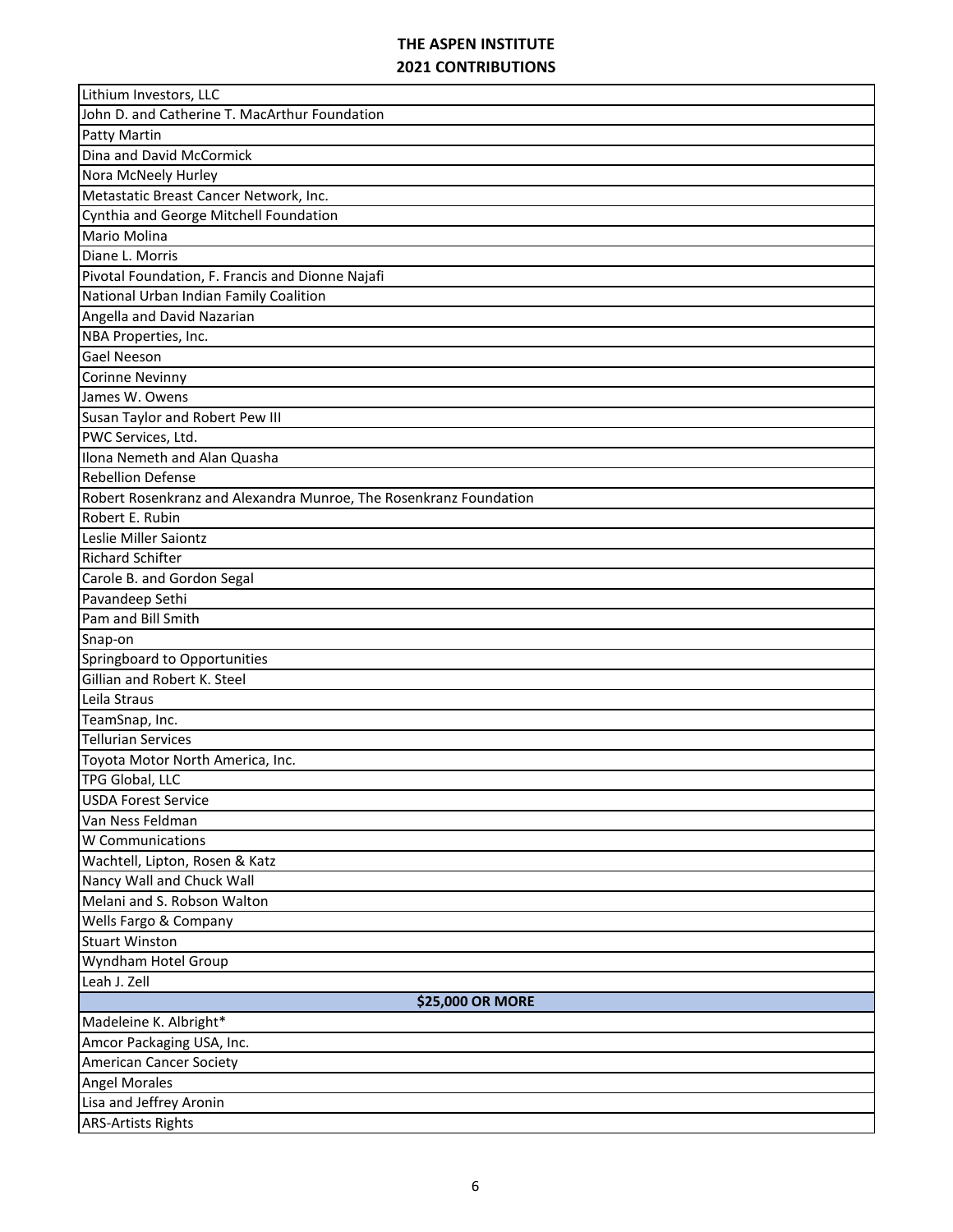| Asia Foundation                                        |
|--------------------------------------------------------|
| Rochelle Becker                                        |
| <b>Best Buy</b>                                        |
| Merilee and Roy J. Bostock - Bostock Family Foundation |
| Sheraton Kalouria and Gary Bradhering                  |
| <b>Charles Butt</b>                                    |
| Nancy and Rick Calero                                  |
| <b>Capital Power</b>                                   |
| <b>Casey Family Programs</b>                           |
| Melissa and John Ceriale                               |
| <b>Chevron Corporation</b>                             |
| Citibank, NA                                           |
| Citigroup, Inc.                                        |
| City of Aspen                                          |
| City of San Bernardino                                 |
| Katie Couric and John Molner                           |
| <b>CPS Energy</b>                                      |
| Denbury                                                |
| Dentons US, LLP                                        |
| DeAnn Denzer                                           |
| Jane P. and William H. Donaldson                       |
| Lauren K. and John P. Driscoll                         |
| Thelma Duggin                                          |
| <b>Energy Income Partners</b>                          |
| Freedman Family Foundation                             |
| Flo Fulton-Miller and Scott D. Miller                  |
| <b>General Electric Company</b>                        |
| <b>GHR Foundation</b>                                  |
| Marilyn G.* and Michael J. Glosserman                  |
| <b>Harriett Gold</b>                                   |
| <b>Emily Gold Mears</b>                                |
| <b>Golden Pass Products</b>                            |
| Sheila P. and Patrick W. Gross                         |
| Arjun Gupta                                            |
| <b>Diane Halle</b>                                     |
| <b>Healthcare Distribution Alliance</b>                |
| Sharon and Lawrence D. Hite                            |
| <b>Holthues Trust</b>                                  |
| <b>Holy Cross Energy</b>                               |
| Annie and Gerald D. Hosier                             |
| Houston Endowment, Inc.                                |
| Howard Hughes Medical Institute                        |
| <b>Intel Corporation</b>                               |
| International Development Research Centre              |
| The John E. Fetzer Institute, Inc.                     |
| John Templeton Foundation                              |
| Mike Johnston                                          |
| Suzanne Bober and Stephen Kahn                         |
| John Kittredge                                         |
| Joan I. Fabry and Michael R. Klein                     |
| <b>Brian Kreiter</b>                                   |
| Keli Lee                                               |
|                                                        |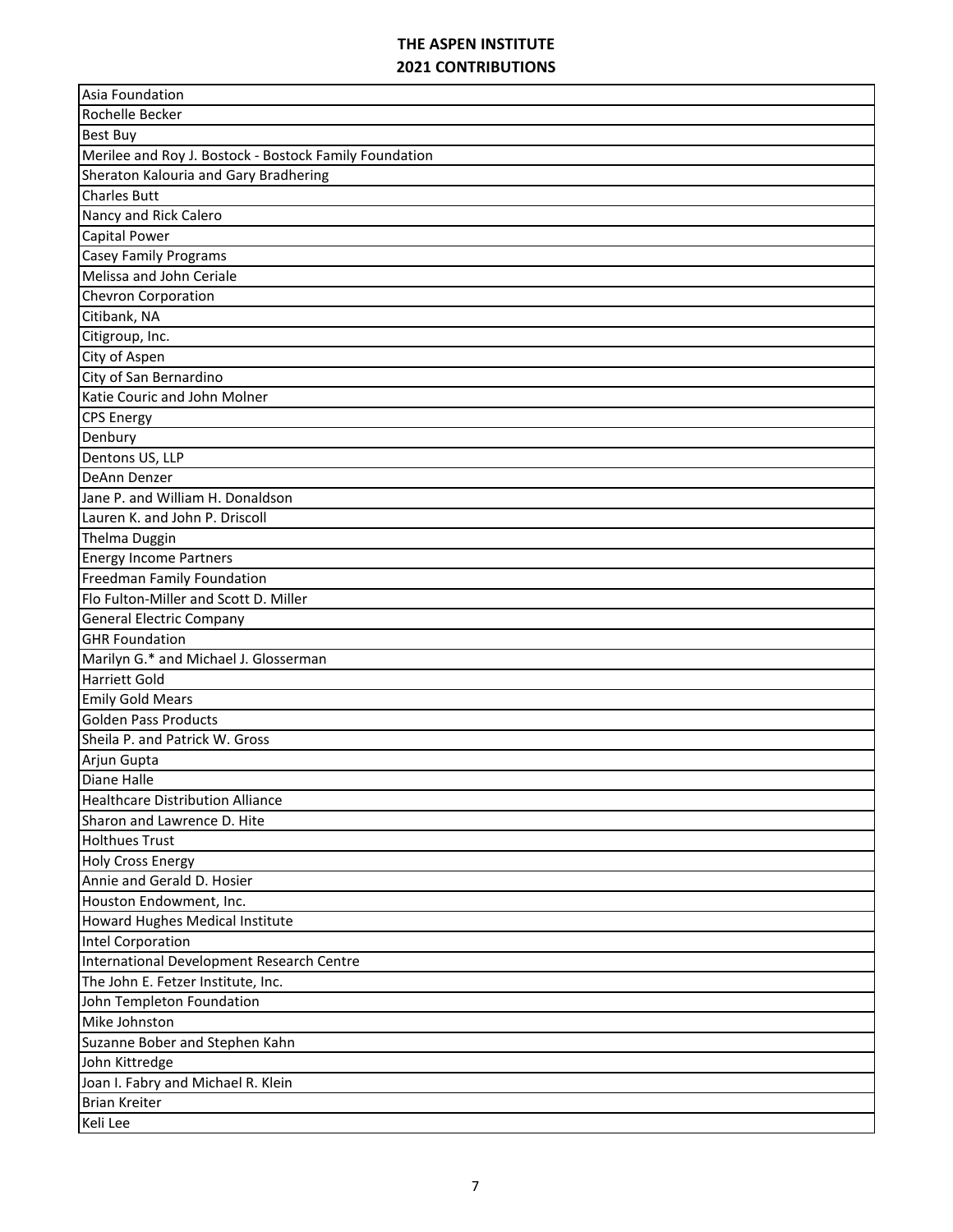| Liz and Eric Lefkofsky                       |
|----------------------------------------------|
| Carl Huttenlocher and Tamiko Mizuta Lippit   |
| Kathleen Condon and Rick E. Luftglass        |
| Marlene A. Malek                             |
| Sarah and James M. Manyika                   |
| Craig C. Martin and Laura Keidan Martin      |
| Materne North America                        |
| William E. Mayer                             |
| The McCance Foundation                       |
| Bonnie P. and Tom D. McCloskey, Jr.          |
| <b>McDonalds Corporation</b>                 |
| The Miami Foundation                         |
| Jennifer and David Millstone                 |
| MLBPA Youth Development Foundation           |
| Hala and Sami Mnaymneh                       |
| MJ Murdock Charitable Trust                  |
| National Lacrosse Association                |
| Nuclear Energy Institute                     |
| Helen and Wally Obermeyer                    |
| OPI1 Treas 310                               |
| Shegun Otulana                               |
| Zibby Owens                                  |
| Park Foundation, Inc.                        |
| ParkJockey Global                            |
| PepsiCo, Inc.                                |
| PhRMA                                        |
| Poarch Band of Creek Indians                 |
| Kay Family Foundation                        |
| Pure Edge                                    |
| <b>Edward K. Roberts</b>                     |
| RSC Insurance Brokerage                      |
| <b>Russell Reynolds Associates</b>           |
| Laura Schifter                               |
| Amy and Sean Sebastian                       |
| Karen Simon                                  |
| <b>Skoll Foundation</b>                      |
| Southern California Edison                   |
| Steelcase, Inc.                              |
| <b>Estate of Curt Strand</b>                 |
| Noor Sweid                                   |
| <b>Treeline Foundation</b>                   |
| Uber USA, LLC                                |
| <b>Under Armour</b>                          |
| <b>Uovo Management, LLC</b>                  |
| <b>UPS</b>                                   |
| <b>US Tennis Association</b>                 |
| Vanir Construction                           |
| Christopher and Jessica Varelas              |
| Linda and Dennis H. Vaughn                   |
| The VF Foundation                            |
| Alexia von Lipsey and Roderick K. von Lipsey |
| Alice L. Walton                              |
|                                              |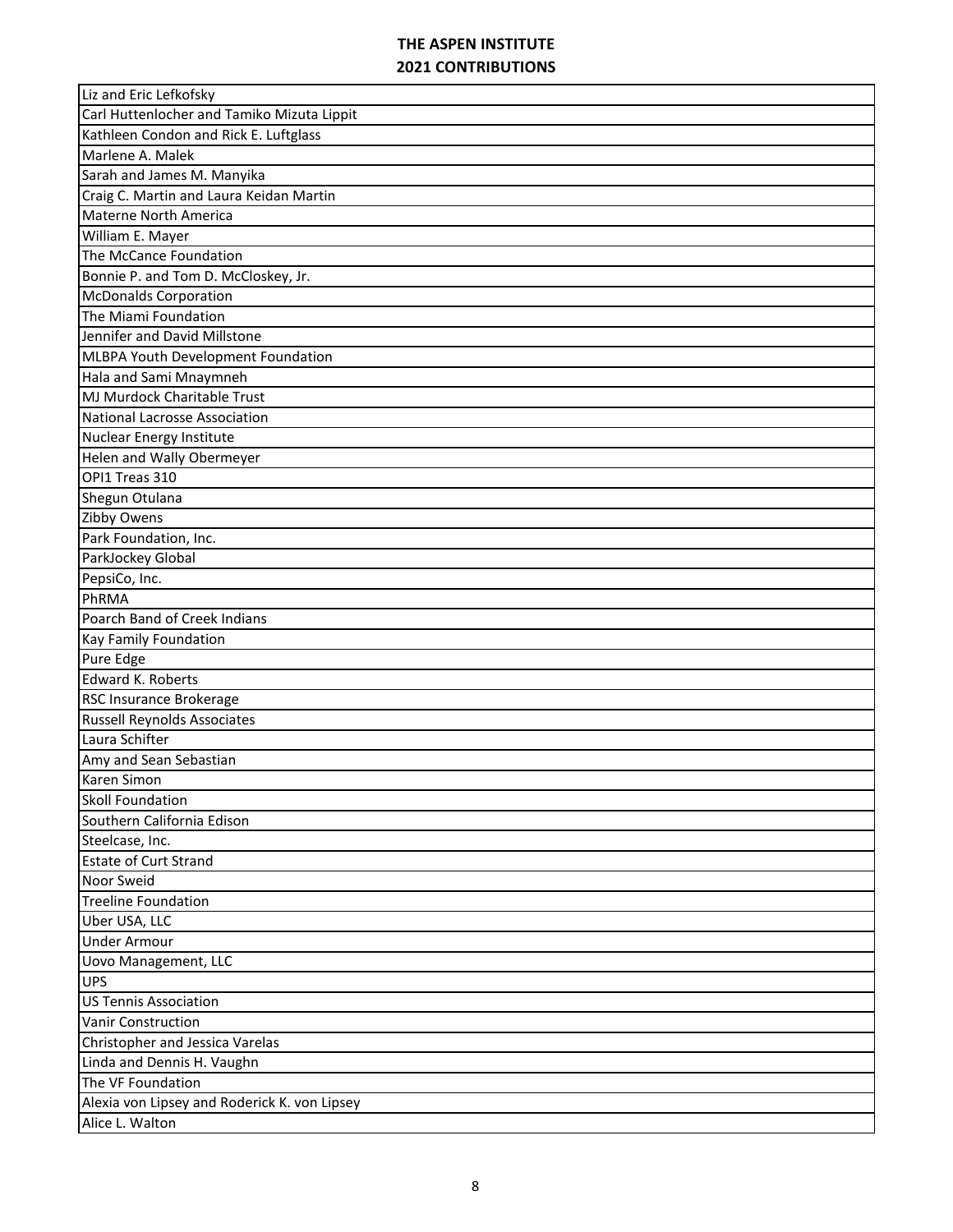| Weil Legal Innovators                            |
|--------------------------------------------------|
| The Harry and Jeanette Weinberg Foundation, Inc. |
| <b>Beatrice and Anthony Welters</b>              |
| WhatsApp                                         |
| Jacqueline and Eric Witmondt                     |
| Jessie and David Woolley-Wilson                  |
| Xylem, Inc.                                      |
| \$10,000 OR MORE                                 |
| Anonymous                                        |
| <b>ABIM Foundation</b>                           |
| Oded Aboodi*                                     |
| Amy and David Abrams                             |
| Tori Adams and Jim DuBose                        |
| Susannah and James Adelson                       |
| Aetna Foundation, Inc.                           |
| Jacqueline Novogratz and Chris Anderson          |
| Ariel Investment, LLC                            |
| <b>Asociacion Voces Vitales</b>                  |
| Claudia and Richard Balderston                   |
| Alice and Sherman Baldwin                        |
| <b>Brian Bannon</b>                              |
| Baupost Group, LLC                               |
| Douglas Beck                                     |
| <b>Rod Beckstrom</b>                             |
| Amy Margerum Berg and Gilchrist B. Berg          |
| Ronit and William Berkman                        |
| Sallie and Thomas Bernard                        |
| Jill and Jay Bernstein                           |
| <b>Steve Black and Kristen Richards-Black</b>    |
| Amy and Gary Block                               |
| <b>Bloomberg LP</b>                              |
| <b>Sally Blount</b>                              |
| Robert Bosch Stiftung                            |
| Lisa Braverman                                   |
| Susan and Robert Emmet Brown, Jr.                |
| Andrea and Christopher D. Bryan                  |
| Glenn Martin Bucksbaum                           |
| Aviva and Martin Budd                            |
| Lindsay and William Prescott Bush                |
| C. E. and S. Foundation                          |
| <b>Heather Callihan</b>                          |
| Marion A. Cameron                                |
| Capgemini Government Solutions                   |
| Nancy and Clint Carlson                          |
| Ruth Turnquist Carver                            |
| Elena Chavez Quezada                             |
| <b>Chemonics International</b>                   |
| Alain Chuard                                     |
| Henry G. Cisneros                                |
| Rona and Jeffrey B. Citrin                       |
| Janet F. Clark                                   |
| <b>Terry Collins</b>                             |
|                                                  |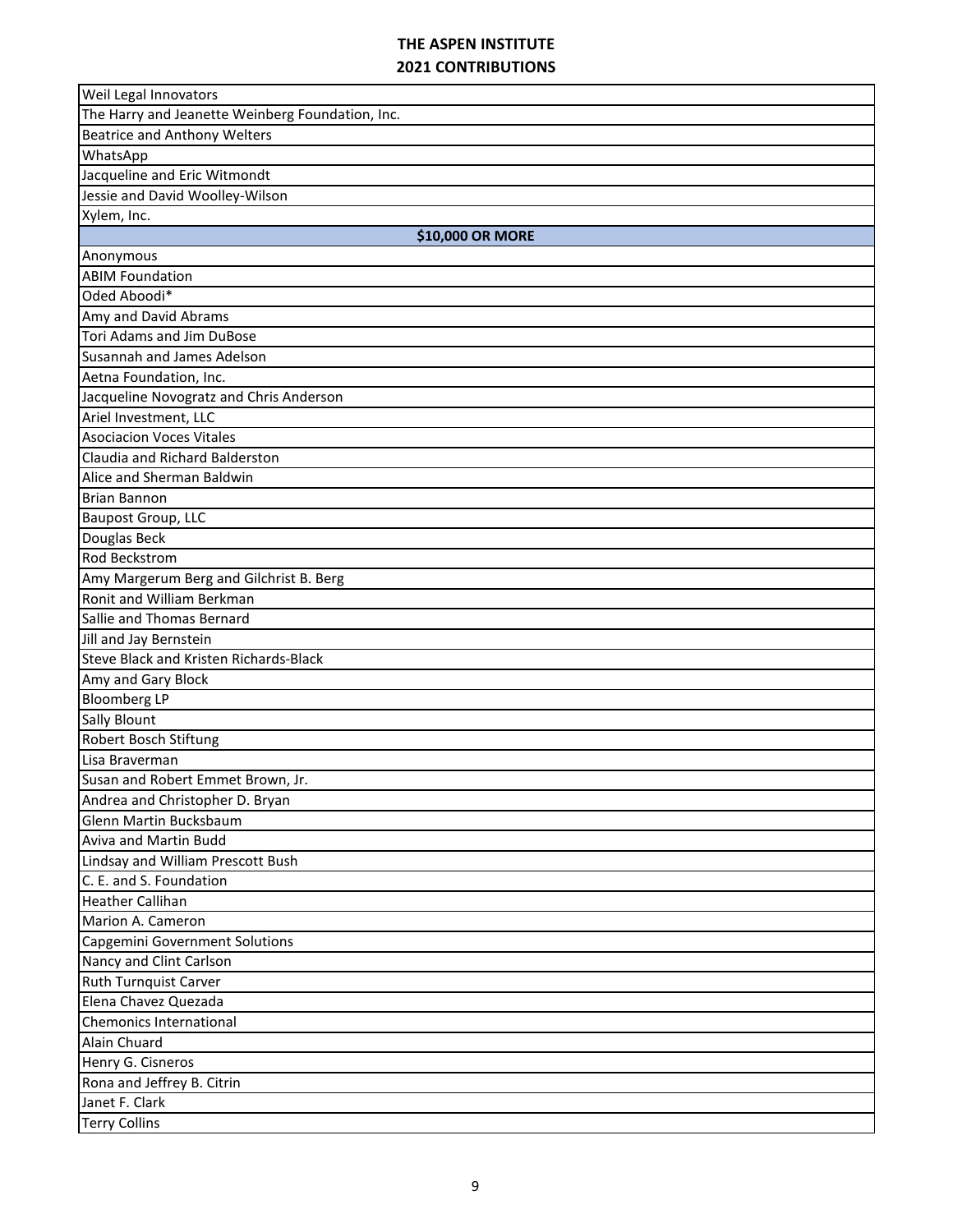| <b>Philip Conte</b>                                 |
|-----------------------------------------------------|
| Phyllis and David Z. Cook                           |
| <b>Bob Corker</b>                                   |
| <b>Trammell S. Crow</b>                             |
| Connor P. Crown                                     |
| W. B. Cutter                                        |
| Elissa and Gary Davis                               |
| Dedalus Foundation, Inc.                            |
| Elizabeth Beaman and Scott M. Delman                |
| Melinda and Scott Delmonico                         |
| Department of Foreign Affairs & Trade               |
| The Destina Foundation, Inc.                        |
| Development Alternatives Incorporated               |
| Dee and David Dillon                                |
| Sue Doran and Drew Brasher                          |
| Ann Drake                                           |
| Daniel Draper                                       |
| Tom Dunton                                          |
| Chris Durovich                                      |
| <b>Eaton Corporation</b>                            |
| eBay, Inc.                                          |
| Edison Electric Institute                           |
| <b>Tracy and Bubba Eggleston</b>                    |
| Terena Eisner                                       |
| <b>Anders Eisner</b>                                |
| Marion Ein Lewin and Stuart Eizenstat               |
| Gail M. Elden                                       |
| Alice and David Elgart                              |
| <b>El-Hibri Foundation</b>                          |
| Gail and Alfred Engelberg                           |
| Engie                                               |
| Clayton and Sheldon Erikson                         |
| EY                                                  |
| Samia and A. Huda Farouki                           |
| Tara Carson and Barbara Fergus                      |
| Roger W. Ferguson, Jr.                              |
| <b>FINCA International</b>                          |
| Alejandra and Paul L. Foster                        |
| Carla D'Arista Frampton and George T. Frampton, Jr. |
| Juanita and Phil Francis                            |
| Karen and James S. Frank                            |
| Helen Frankenthaler Foundation                      |
| Barbara and Stephen Friedman                        |
| Fundacion Bolivar Davivienda                        |
| Christopher Gates                                   |
| Inna and Jeffrey Germanotta                         |
| Deborah and Dennis Glass                            |
| <b>Goldman Sachs Foundation</b>                     |
| <b>Good Sport Nutrition</b>                         |
| Dale Genet and Zak Goodman                          |
| Lindsee P. Granfield                                |
| Jan and Ronald K. Greenberg                         |
|                                                     |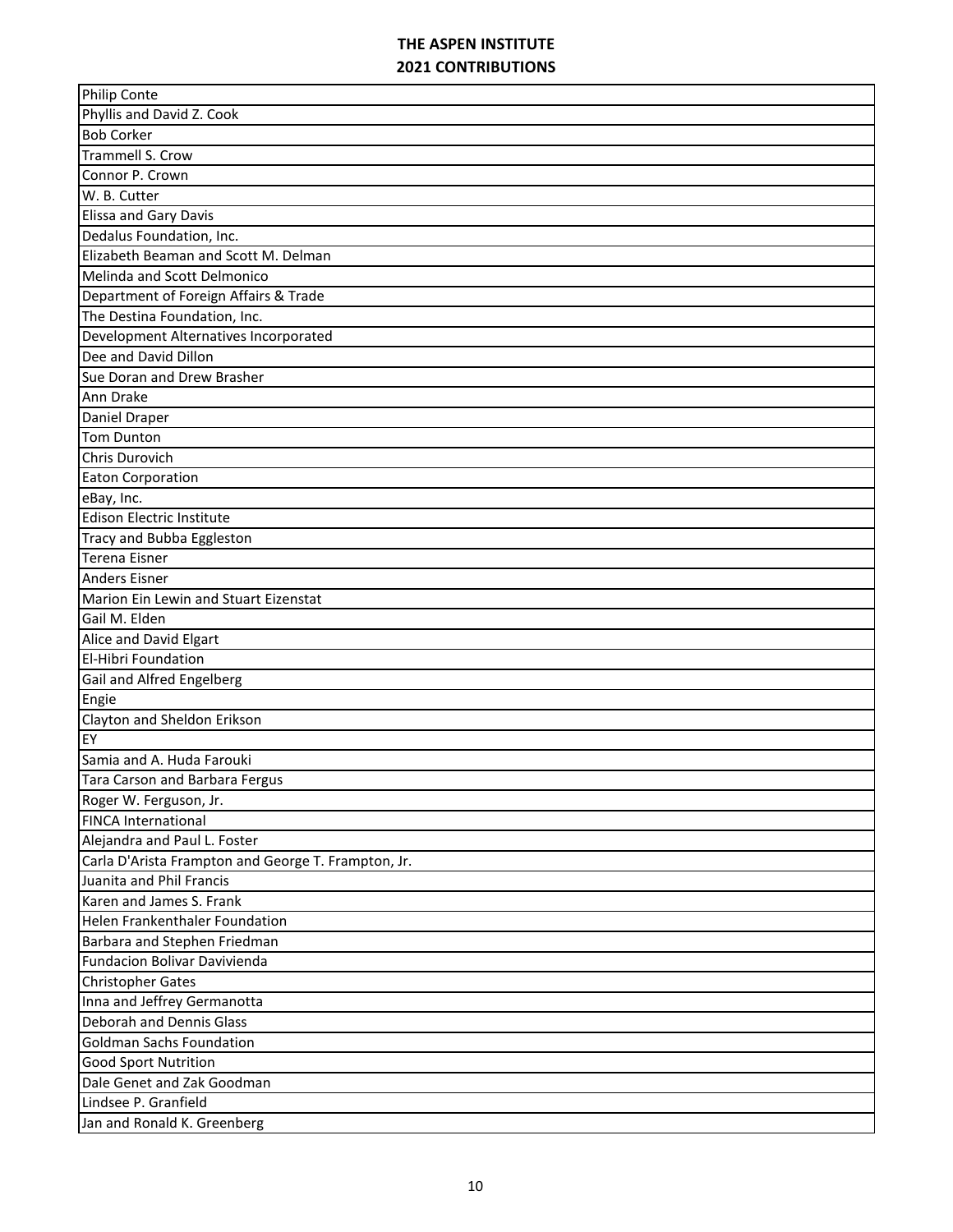| Lisa and Josh Grode                                 |
|-----------------------------------------------------|
| <b>Guardant Health</b>                              |
| <b>Agnes Gund</b>                                   |
| <b>GVT Canada</b>                                   |
| Yvonne Hao                                          |
| <b>Trista Harris</b>                                |
| Nicole and Andrew Hayek                             |
| Jamie and Bush Helzberg                             |
| Casady Meredith Henry                               |
| Anna K. Hipp                                        |
| Amanda and Bret Hirsh                               |
| Hispanic Scholarship Fund                           |
| Dylan Hixon                                         |
| Ellen and Irv O. Hockaday, Jr.                      |
| Judith Z. Steinberg and Paul J. Hoenmans            |
| <b>Tung Hoi</b>                                     |
| Sue and R. R. Hopkinson                             |
| Lynne and Joseph Horning                            |
| <b>Tara Hovey</b>                                   |
| Tori Dauphinot and Ken Hubbard                      |
| Ann Frasher Hudson                                  |
| Diane Goldberg Hunckler and William J. Hunckler III |
| <b>Hurford Foundation</b>                           |
| Kay Bailey Hutchison                                |
| Innovyze                                            |
| Karen Flannery James                                |
| Jay's Valet Parking & Luxury Shuttle Service        |
| Sally Jewell                                        |
| Eric and Peggy Johnson                              |
| Lauren Johnson                                      |
| Justice Outside                                     |
| Manisha and Roy Kapani                              |
| Kathleen and Scott Kapnick                          |
| The Kirkpatrick Family Fund                         |
| Peter Bicknell Kellner and Meredith Kellner         |
| John Kennedy                                        |
| Erica and Jeffrey A. Keswin                         |
| Mark and Sarah Kimsey                               |
| Irene and Joe King                                  |
| Ann M. and Tom C. Korologos                         |
| Sheila and H. Michael Kurzman                       |
| Ann and Edward Lamont                               |
| Sarah and Eric Lane                                 |
| Danny Lee                                           |
| Jane and Alan Lehman                                |
| Lauren and Ross Levine                              |
| Dominique Lévy                                      |
| Doren M. Pinnell and Greg K. Lewis                  |
| Xinzhe Li                                           |
| Roy Lichtenstein Foundation                         |
| Stella Lillicrop                                    |
| Lainie and Kenny Lipschutz                          |
|                                                     |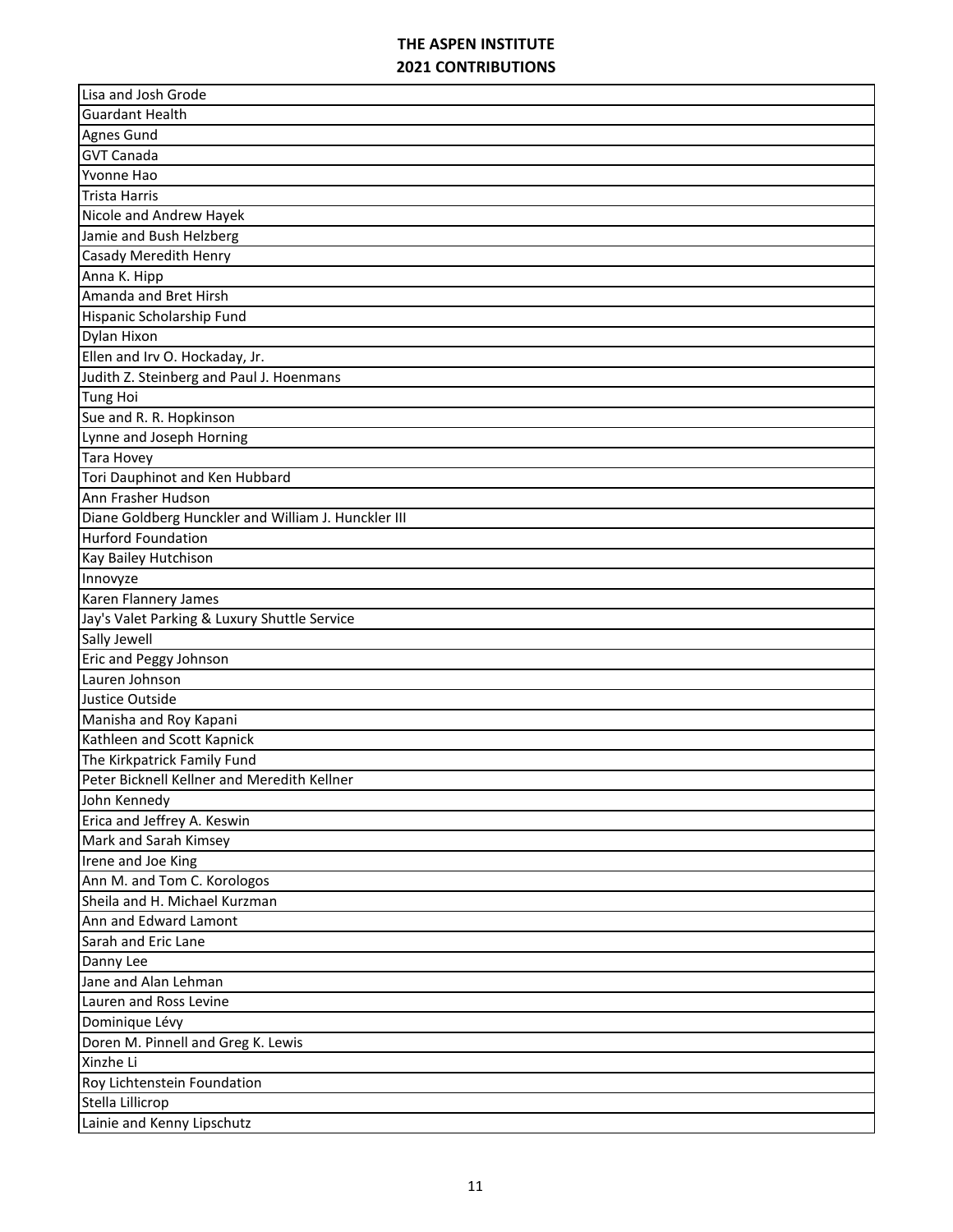| Sheldon and Marianne Lubar Charitable Fund                          |
|---------------------------------------------------------------------|
| Michelle and Daniel Lubetzky                                        |
| Michele and Donn Lux                                                |
| Adrianna Ma                                                         |
| John W. Madigan                                                     |
| Jill and Erik Maschler                                              |
| The MasterCard Foundation                                           |
| Marko Mavrovic                                                      |
| <b>Thomas Mayer</b>                                                 |
| Simonetta Cittadini and Felipe Medina                               |
| Martha and Adam Metz                                                |
| Rheda Becker and Robert E. Meyerhoff                                |
| Millennium Challenge Corporation                                    |
| Mary V. Mochary                                                     |
| Beth and Josh Mondry                                                |
| Mary J. and Garrett Moran                                           |
| The Moriah Fund                                                     |
| <b>Julie and Mark Morris</b>                                        |
| <b>Kelly Murphy</b>                                                 |
| Nicole and Allan Mutchnik                                           |
| <b>National Recreation Foundation</b>                               |
| <b>Andreas Neuber</b>                                               |
| Niki Charitable Art Foundation                                      |
| The Noon Whistle Fund                                               |
| D'Ann F. and John R. Norwood                                        |
| Novartis International                                              |
| Denise M. Dupre and Mark E. Nunnelly                                |
| Susan and Bill Oberndorf                                            |
| Ikenna Okezie                                                       |
| Pact, Inc.                                                          |
| Palladium                                                           |
| Margaret and Andrew M. Paul                                         |
| Amy M. and Brian Pennington                                         |
| Hensley and James Peterson                                          |
| Douglas H. Phelps                                                   |
| Betsy and Robert S. Pitts                                           |
| Susan and Robert L. Price                                           |
| Cecilia Presley and George Records                                  |
| Renewable Energy Buyers Alliance                                    |
| Peter Rigby                                                         |
| Nancy Robinson                                                      |
| Deedie Rose                                                         |
| Jeannie and Thomas D. Rutherfoord, Jr.                              |
| <b>S&amp;P Global</b>                                               |
|                                                                     |
| Navyn and Paul Salem                                                |
| Karen and Nathan Sandler                                            |
| Roger W. Sant                                                       |
| <b>SAP Foundation</b>                                               |
| Kim Sargent                                                         |
| The Sasakawa Peace Foundation                                       |
| Mary and Patrick Scanlan Advised Fund at Aspen Community Foundation |
| Lorraine and Mark Schapiro                                          |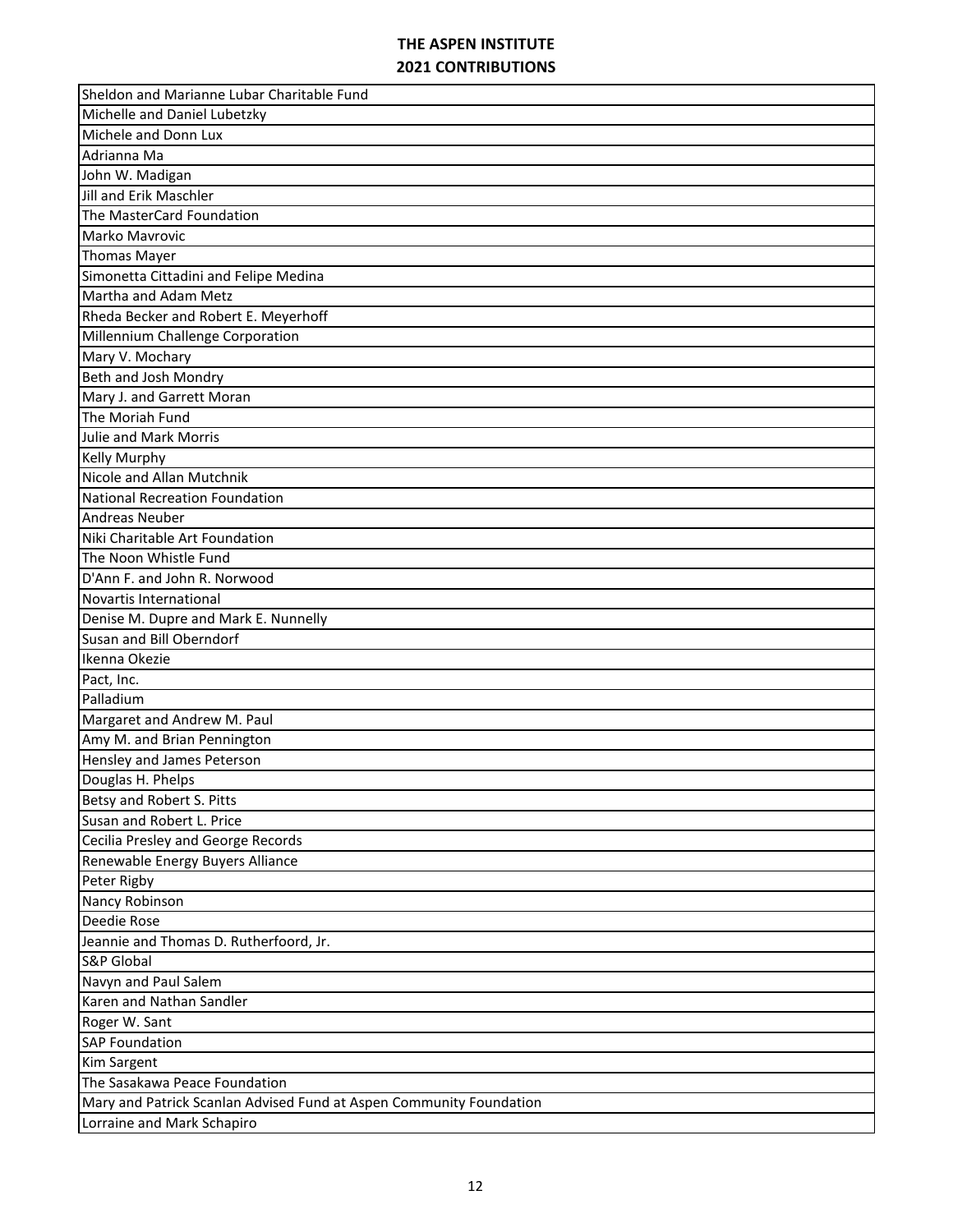| Betty and Lloyd G. Schermer                                     |
|-----------------------------------------------------------------|
| Michelle Schmidt                                                |
| Pam and Tony Schneider                                          |
| June and Paul C. Schorr III                                     |
| <b>Ginny and Conner Searcy</b>                                  |
| Danny E. Sebright                                               |
| Megan and Steven Shebik                                         |
| Patsy and John H. Shields                                       |
| Susan E. Siegel and Robert Reed                                 |
| Brig. Gen. and Mrs. Raymond H. Siegfried III                    |
| Silicon Valley Community Foundation                             |
| Victoria and Ronald A. Simms - The Simms/Mann Family Foundation |
| <b>Michael Slone</b>                                            |
| Smart Family Foundation of New York                             |
| Michael Soenen                                                  |
| Gillian Sorensen                                                |
| Spring Point Partner, LLC                                       |
| Sara C. and James A. Star                                       |
| <b>Stichting DOEN</b>                                           |
| Jacqueline Neuwirth Swire and Stephen Swire                     |
| T. Rowe Price                                                   |
| Natalia Pasternak Taschner                                      |
| Felicia Taylor                                                  |
| Patrick F. Taylor Foundation                                    |
| Robin Loewenberg Tebbe and Mark A. Tebbe                        |
| Hoi Tung                                                        |
| Pauline and Thomas Tusher                                       |
| <b>US Bank National Association</b>                             |
| Beth Daley and Scott Ullem                                      |
| Unfinished, Inc.                                                |
| University of Pennsylvania                                      |
| <b>Univision Management Company</b>                             |
| The Urban Institute                                             |
| <b>US Soccer Federation</b>                                     |
| Visa USA, Inc.                                                  |
| <b>Vital Strategies</b>                                         |
| Judith Bergin Walsh                                             |
| <b>Walt Disney Company</b>                                      |
| The Andy Warhol Foundation for the Visual Arts                  |
| Valerie Rockefeller Wayne                                       |
| Christie and Jeffrey P. Weiss                                   |
| Donna and Jason Weiss                                           |
| <b>Western Conservation Foundation</b>                          |
| Westside Development Corporation                                |
| Heather and Phillip Wilhelm                                     |
| Carlotta and Wendell Willkie                                    |
| Workday, Inc.                                                   |
| Wyeth Foundation For American Art                               |
| Yunus Social Business Fund                                      |
| Nancy R. Lazar and George R. Zachar                             |
| Alison and Boniface Zaino                                       |
| Barbara and David Zalaznick                                     |
|                                                                 |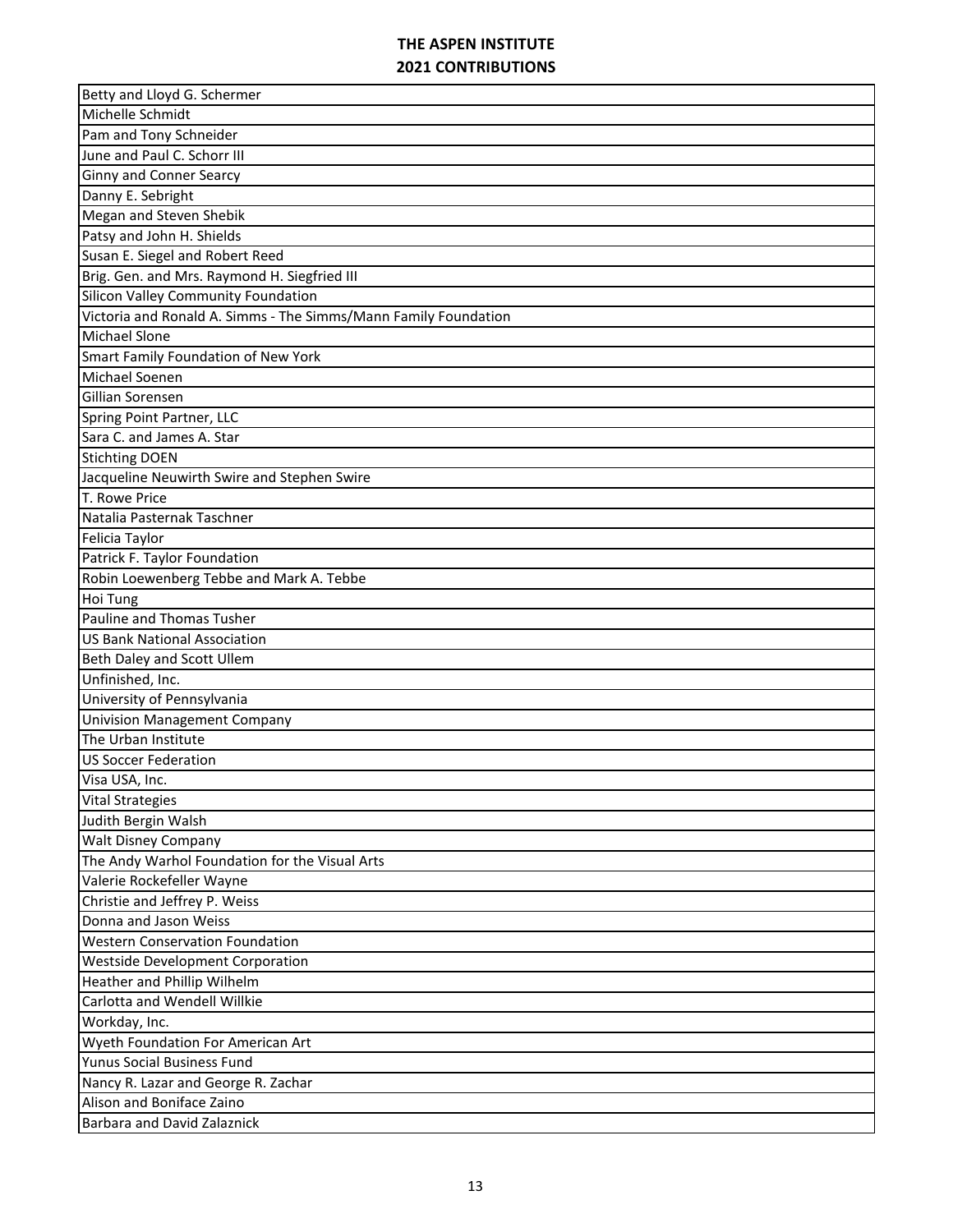| Elisha and Jeff Zander                                     |
|------------------------------------------------------------|
| Mary and Harold Zlot                                       |
| Nina Kjellson and Sandford Zweifach                        |
| \$5,000 OR MORE                                            |
| Anonymous                                                  |
| <b>ABA ASBL Partenaires</b>                                |
| ACDI/VOCA                                                  |
| Lizbeth and John W. Adams                                  |
| Tee and Charles Addams Foundation                          |
| Rita and Jeffrey Adler - Rita and Jeffrey Adler Foundation |
| <b>Barbara and Todd Albert</b>                             |
| Allan Gray Orbis Foundation                                |
| Alpine Bank                                                |
| AM Society Mech                                            |
| Amegy Bank                                                 |
| American College of Sports Medicine                        |
| Jim Aresty                                                 |
| <b>Ashburton Fund Managers</b>                             |
| <b>ASIS International</b>                                  |
| <b>Aspire Coronation Trust</b>                             |
| Assoc O Vale Para O Desenvolvime                           |
| <b>B Lab Company</b>                                       |
| <b>Meredith Bell</b>                                       |
| Jennifer Moses and Ron Beller                              |
| <b>Grace and Morton Bender</b>                             |
| Wilma and Stuart Bernstein                                 |
| Sean Bielat                                                |
| Kalita and Edward W. Blessing                              |
| Katherine and David G. Bradley                             |
| Deborah and Gabriel Brener                                 |
| Mark Brown and Steve Brint                                 |
| Beth A. Brooke                                             |
| Abby and Douglas Brown                                     |
| Inette and Joshua Brown                                    |
| Robin and Neal Buchalter                                   |
| Jacolyn and John Bucksbaum                                 |
| Carolyn S. Bucksbaum                                       |
| <b>Suzette Bross Bulley</b>                                |
| <b>Burroughs Wellcome Fund</b>                             |
| <b>Business Council for Peace</b>                          |
| Jane L. and Calvin Cafritz                                 |
| Jill and Philip C. Calian                                  |
| California Endowment                                       |
| Shelley Senterfitt and Ken Canfield                        |
| Karen E. Wagner and David L. Caplan                        |
| Marcy and Greg Carlin                                      |
| <b>Tara Carson</b>                                         |
| <b>Catholic Relief Services</b>                            |
| Center for International Private Enterprise                |
| Child Trends, Inc.                                         |
| Marcella Larsen and Chip Chilson                           |
| Robert Chubrich                                            |
|                                                            |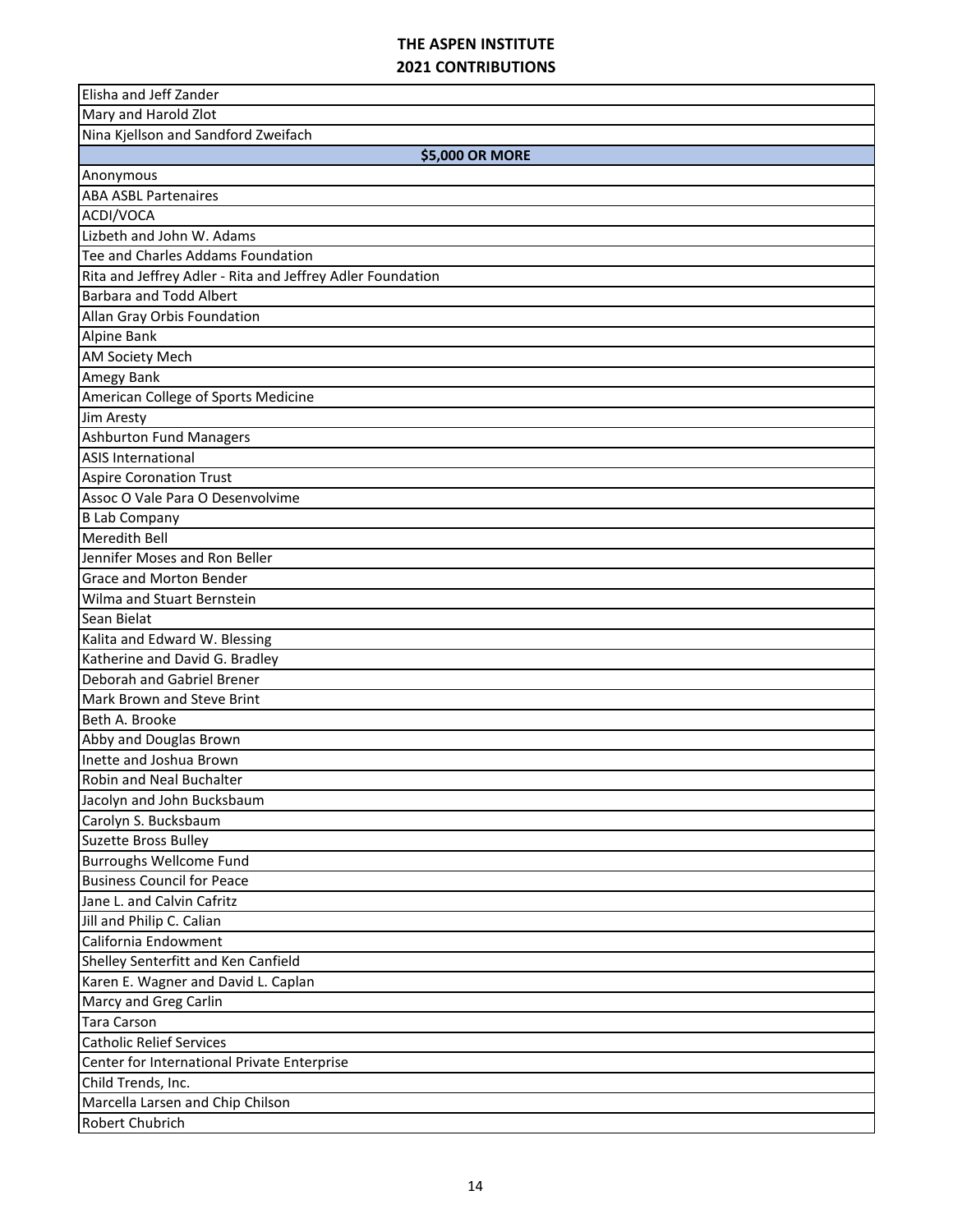| Crystal and John Ciancutti              |
|-----------------------------------------|
| Rima Cohen                              |
| Patty Alper and David I. Cohn           |
| Pamela and César Conde                  |
| Bunni and Paul Copaken                  |
| Cornelia and Richard Corbett            |
| Mihaela Cosma                           |
| Dale Coudert                            |
| <b>Creative Metier</b>                  |
| Cross Boundry, LLC                      |
| Maya and Mike Crothers                  |
| Jane R. and Marshall C. Crouch III      |
| <b>Currency Cloud</b>                   |
| James and Yan Curtis                    |
| Countess Simonetta Brandolini d'Adda    |
| Christine A. Gerschel and Peter L. Dahl |
| <b>Dalberg Consulting</b>               |
| The William Davidson Institute          |
| Deupree Family Foundation               |
| Susan and Brian N. Dickie               |
| Carol and Dixon Doll Family Foundation  |
| Marsha and David Dowler                 |
| The Dreman Foundation                   |
| Elizabeth Dubin                         |
| Ingrid O. and Thomas J. Edelman         |
| Liz Coplon and Carl Eichstaedt          |
| Endeavor Global, Inc.                   |
| <b>Bruce Etkin</b>                      |
| Carolyn Everson                         |
| Judith Barnard and Michael Fain         |
| Family Health International             |
| Patricia and Alexander Farman-Farmaian  |
| Jaimie and David J. Field               |
| Marilyn and Larry Fields                |
| Susan and Richard Finkelstein           |
| David Fischer                           |
| Jodie and Steven J. Fishman             |
| <b>Marcia and Donald Flaks</b>          |
| Laura Gurwin Flug                       |
| <b>Melinda Fouts</b>                    |
| <b>Susan Gordon and Scott Francis</b>   |
| Arturo Franco                           |
| Allen Fredrickson                       |
| Michael Froman                          |
| FSG, Inc.                               |
| Nancy Swift Furlotti                    |
| Jose Garcia-Aranda                      |
| Renée Gardner                           |
| <b>Steve Gardner</b>                    |
| Kristen and Larry Gellman               |
| Virginia and Gary Gerst                 |
| Alma and Joseph B. Gildenhorn           |
|                                         |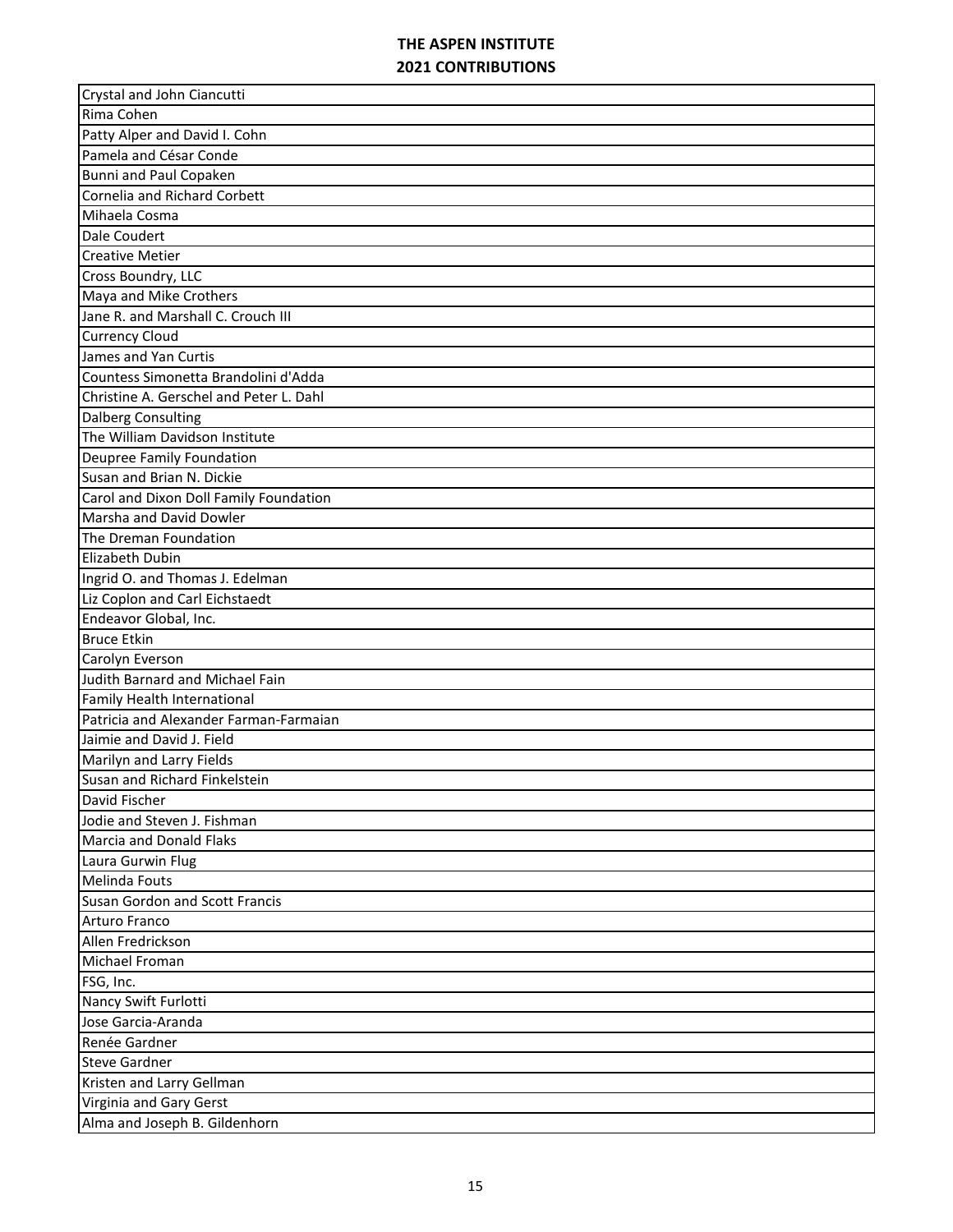| Dr. Lisa Braun Glazer and Dr. Jeffrey Glazer                     |
|------------------------------------------------------------------|
| <b>Global Communities</b>                                        |
| <b>Global Partnerships</b>                                       |
| Thorey and Barry Goldstein                                       |
| Jeannette and Jerry A. Goldstone                                 |
| Good Business Foundation, Ltd.                                   |
| Gray Matters Capital, Inc.                                       |
| Glenda and Gerald Greenwald                                      |
| Jeffrey Grinspoon and Jon Foley                                  |
| Cindy Gruber                                                     |
| Rebecca Henry and Harry Gruner                                   |
| Gordon Gund                                                      |
| Pamela Gwaltney                                                  |
| <b>Habitat for Humanity</b>                                      |
| Jan Koran and Steven Handler                                     |
| Joan W. Harris - The Irving Harris Foundation                    |
| Dr. Carrie Besnette Hauser and Jeff Hauser                       |
| Shirley and Barnett C. Helzberg, Jr.                             |
| Mark Hirschhorn                                                  |
| Lillie Hodges                                                    |
| <b>Tori Horton</b>                                               |
| <b>Michael Howell</b>                                            |
| Carol and Mike Hundert                                           |
| <b>iDE</b>                                                       |
| Melissa and Shai Ingber                                          |
| Inversor                                                         |
| Investisseurs & Partenaires                                      |
| Caryn and Mark Israel                                            |
| Dana Jacoby and Douglas Jackson                                  |
| Mary and Thomas A. James                                         |
| George and Karen James Family Foundation, Inc.                   |
| Kathleen K. and Warren D. Jones                                  |
| Diana Jacobs Kalman                                              |
| Lily Kanter and Marc Sarosi                                      |
| Mike and Laura Kaplan Advised Fund at Aspen Community Foundation |
| Beth and Michael Kasser                                          |
| Ann and Stephen Kaufman                                          |
| Sylvia Kaufman                                                   |
| Martha and George A. Kellner                                     |
| Lindsay Schanzer and Alexander Kelloff                           |
| Hyunja and Jeff L. Kenner                                        |
| J. Joseph Kim                                                    |
| <b>KIVA Microfunds</b>                                           |
|                                                                  |
| Barbara and Keith Kizziah                                        |
| Susan and John Klein                                             |
| Knowledge Transfer Network, Ltd.                                 |
| Shawn Knox and Maggie Hardy Knox                                 |
| Marcia and Walter Kortschak                                      |
| <b>Myles Krieger</b>                                             |
| Jill and Barry Lafer                                             |
| Lalezari Medical Corporation                                     |
| <b>Kurt Lauk</b>                                                 |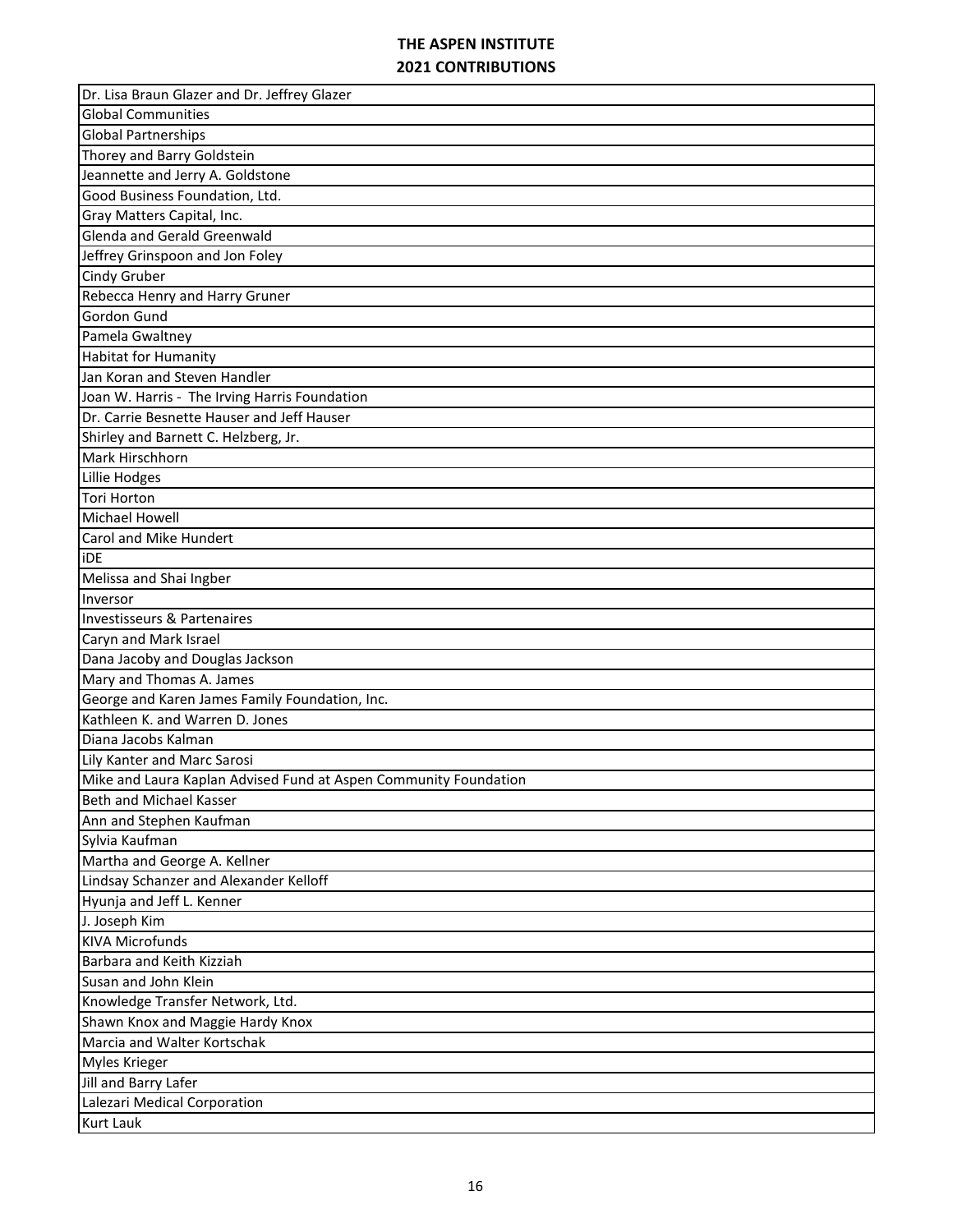| Elaine LeBuhn                            |
|------------------------------------------|
| Elissa and Mitchell Levy                 |
| Jacob Lew                                |
| <b>LGT Foundation</b>                    |
| Judy and Sam Linhart                     |
| Lutheran World Relief                    |
| Polly Scott and James R. Maher           |
| Leslie and Kurt Malkoff                  |
| Janice and Chip Marks                    |
| Massachusetts Institute of Technology    |
| <b>Bruce McEver</b>                      |
| Susan and Lee McIntire                   |
| Janet and Thomas McKinley                |
| <b>Tracy McLaughlin</b>                  |
| <b>Mercy Corps</b>                       |
| Steven Merrill and Katie Budge-Merrill   |
| Mary Wood Molo and Steven Molo           |
| <b>Griffin Myers</b>                     |
| Ilene and James A. Nathan                |
| David Newberger                          |
| Maryam R. and Howard H. Newman           |
| Ann K. R. Nitze                          |
| William O. Nutting                       |
| Susan O'Bryan                            |
| Blanca U. and J. C. O'Leary              |
| Kristi and Thomas A. Patterson           |
| Philadelphia 76'ers                      |
| Julie C. and Gregory Pickrell            |
| Cathy and Hunter Pierson                 |
| Plan International, Inc.                 |
| Point72, L.P.                            |
| Cintra Pollack                           |
| Lisa S. Pritzker                         |
| Pro Mujer                                |
| PSI Washington                           |
| Enrichetta Ravina                        |
| Barbara S. Reese                         |
| John Renehan                             |
| Michael J. Stubbs and Bill Resnick       |
| Natasha Riboud                           |
| Rikolto                                  |
| Toni and Arthur Rock                     |
| Katie and Amnon Rodan                    |
| <b>Lisanne Rogers</b>                    |
| Kim and Robert Rosenstein                |
| Lindsey P. and Jon Rotolo                |
| Sarah Broughton and John Rowland         |
| David Sadroff                            |
| Alan Salisbury                           |
| Pamela and Arthur Sanders                |
| Santa Clara University                   |
| Susan Small Savitsky and Gerald Savitsky |
|                                          |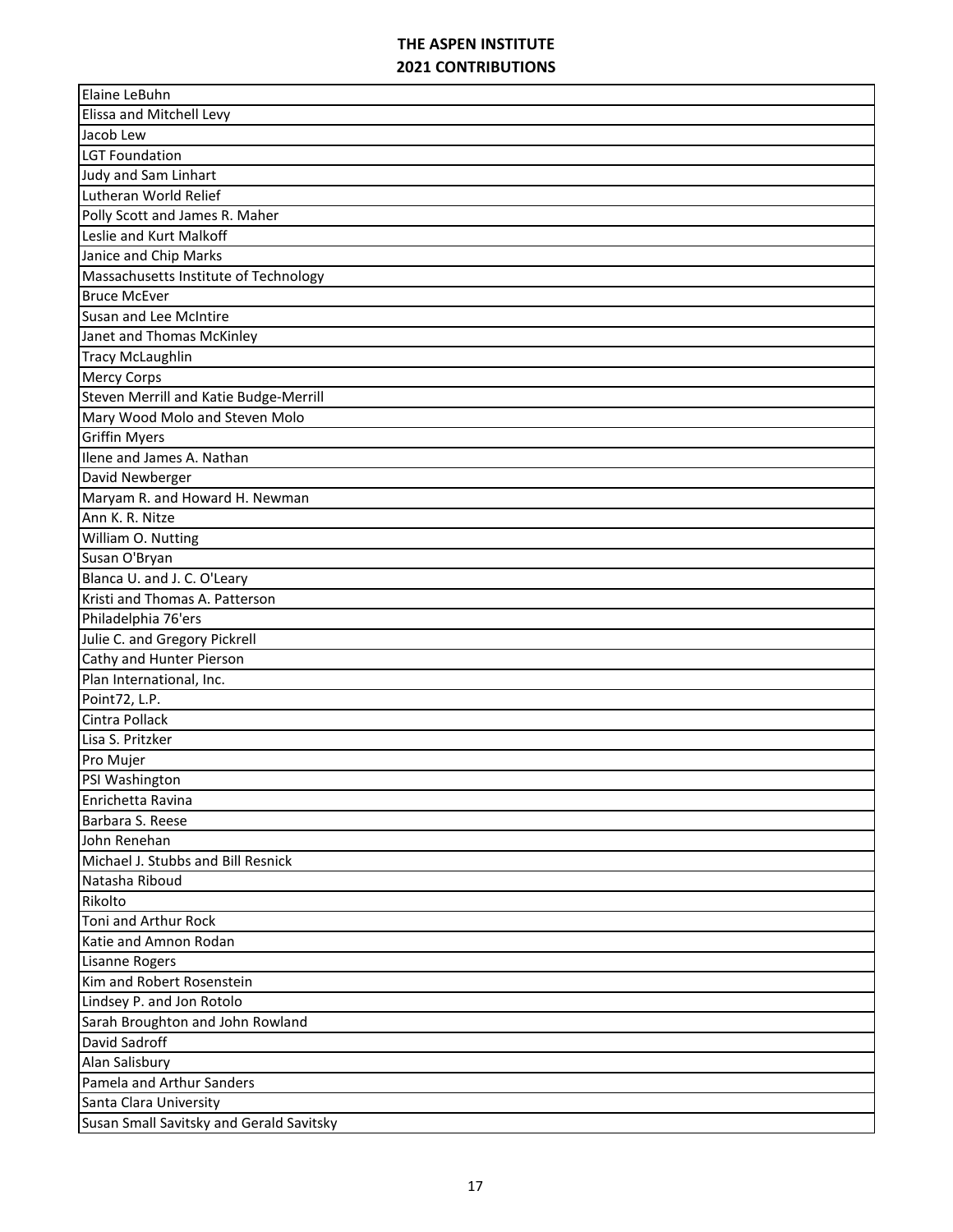| Erin and Kenneth Sawyer               |
|---------------------------------------|
| Greig Schneider                       |
| Susan and Sheldon Schneider           |
| Linda and H. Del Schutte, Jr.         |
| SecondMuse                            |
| Shared Interest, Inc.                 |
| Holly and David Sherr                 |
| Lois Siegel                           |
| Carla Ginsburg and Gordon H. Silver   |
| Nancy and Mark J. Silverman           |
| Madeline and Michael D. Silverman     |
| <b>Sixers Youth Foundation</b>        |
| Tina and Albert H. Small, Jr.         |
| Small Enterprise Assistance Fund      |
| Maria and William D. Smithburg        |
| Solidaridad                           |
| Anthony Spadaro                       |
| Rachael Speegle                       |
| Sports & Fitness Industry Association |
| Sports Facilities Advisory, LLC       |
| Srinija Srinivasan                    |
| <b>Stanford University</b>            |
| <b>Stichting Agri-Profocus</b>        |
| <b>Stichting Enviu Nederland</b>      |
| <b>Stichting The Hague Institute</b>  |
| <b>Stiftung BPN</b>                   |
| Evelyn M. and Barry S. Strauch, M.D.  |
| Roselyne Chroman Swig                 |
| <b>Swiss Contact</b>                  |
| Shelley and Joel D. Tauber            |
| Amanda C. Taylor                      |
| TechnoServe, Inc.                     |
| Serena Koenig and Mark Tompkins       |
| Pauola Tovar                          |
| Trillium Asset Management, LLC        |
| <b>UBS Switzerland</b>                |
| <b>United Nations</b>                 |
| University of California at Berkeley  |
| <b>Upaya Social Ventures</b>          |
| Vilcap, Inc.                          |
| <b>Voluntary Services Overseas</b>    |
| Monique Clarine and Ralph Wanger      |
| <b>Randy Ware</b>                     |
| The Water Research Foundation         |
| Evelene Wechsler                      |
| Anne and Marcus D. Wedner             |
| <b>Heather Weems</b>                  |
| Jacqueline Weld Drake                 |
| Jenny and Tom Williams                |
| Diane B. Wilsey                       |
| World Vision Australia                |
| World Wildlife Fund                   |
|                                       |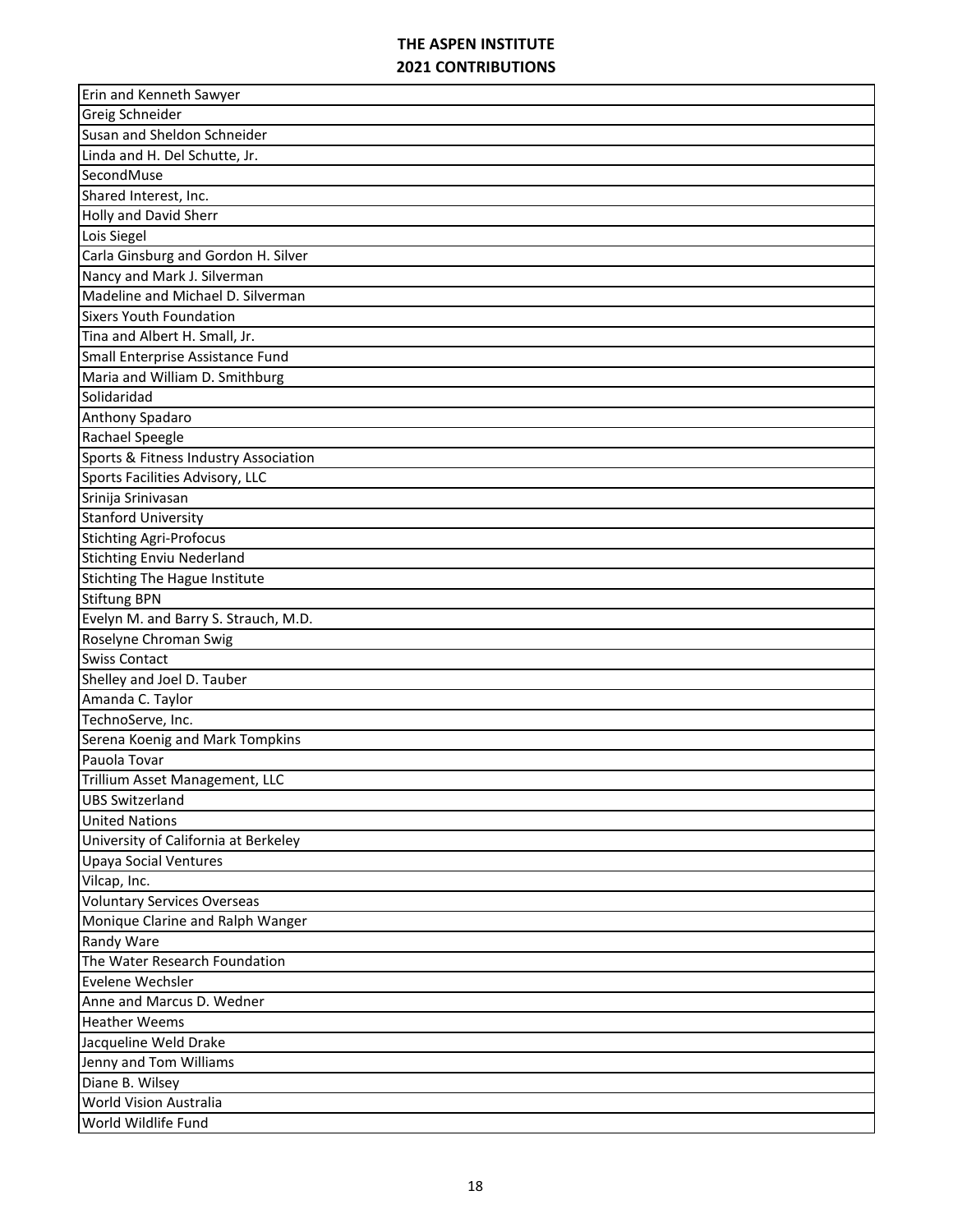| Irene and Alan L. Wurtzel                                    |
|--------------------------------------------------------------|
| Kim and Evan Wyly                                            |
| Y Generation Against Poverty                                 |
| The Gregg Aaron Zale Foundation                              |
| Zlotnik Family Charitable Fund                               |
| David W. Zolet                                               |
| \$1,000 OR MORE (including Vanguard Chapter and Wye Fellows) |
| Anonymous (2)                                                |
| Virginia Aaron                                               |
| Jamie Abbott                                                 |
| Erik Wehse and Eric Abrahamovich                             |
| Acquavella Galleries, Inc.                                   |
| Acumen                                                       |
| Jennifer Adams                                               |
| Carol and Ken L. Adelman                                     |
| Deborah and Jim Adler                                        |
| Shannan and Joshua Adler                                     |
| Kalah Espinoza and David Agger                               |
| Agora Partnerships                                           |
| Agri Frontier East Africa                                    |
| <b>AHL Ventures Partners</b>                                 |
| Yemi Dele Akinyemi                                           |
| ALA USA, Inc.                                                |
| Alaska Conservation Foundation                               |
| The Josef & Anni Albers Foundation                           |
| Judy Ley Allen                                               |
| Linda and John Allman                                        |
| Abdullah Alotaibi                                            |
| Al Zain Al Sabah                                             |
| Alterna                                                      |
| <b>Eric Altmann</b>                                          |
| Amani Institute                                              |
| AMI African Management Initiative                            |
| James Anderson                                               |
| <b>Brigitte Anderson</b>                                     |
| Angel Investment Network Indonesia                           |
| Ibrahim Anli                                                 |
| Emma and Michael Anselmi                                     |
| <b>ANZA Entrepreneurs</b>                                    |
| Paul and Terry Arango                                        |
| <b>Stacy Armijo</b>                                          |
| Artists' Legacy Foundation                                   |
| Jill and Paul Aschkenasy                                     |
| Lucy Jane Lang and Scott P. Asher                            |
| <b>Asociacion Alterna ONG</b>                                |
| Aspen Skiing Company Family Fund                             |
| <b>Edward Lenkin and Roselin Atzwanger</b>                   |
| The Austin Memorial Foundation                               |
| Jennifer A. and Ethan Ayer                                   |
| Rebecca L. and Edward Charles Ayers, Jr.                     |
| Rebecca T. Ayres                                             |
| Sinsia Babcic                                                |
|                                                              |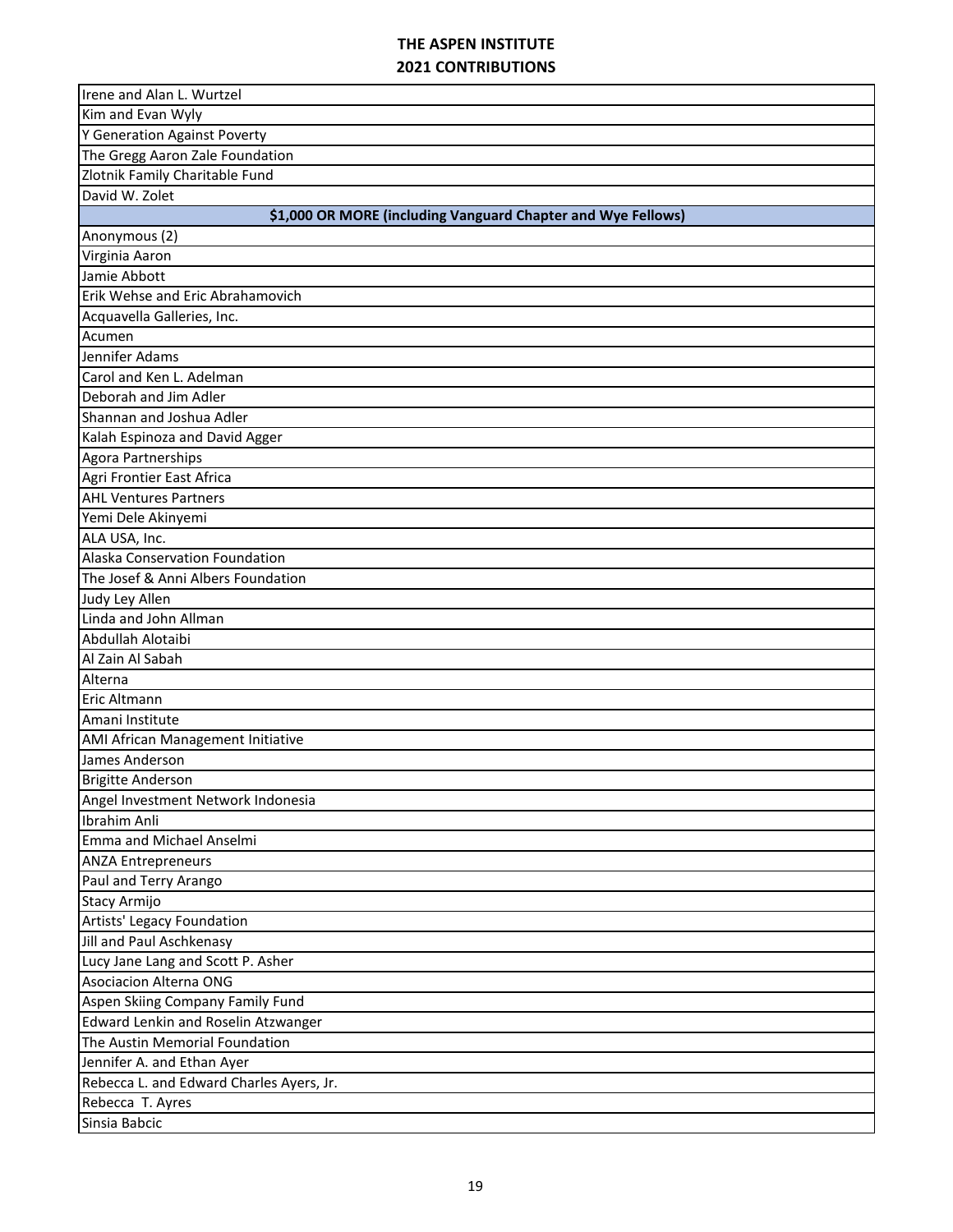| Michelle Bachmann Stern and Brad Bachmann |
|-------------------------------------------|
| Denise Bachrodt                           |
| Yona Backer                               |
| Susan and Steve Baird                     |
| Cheryl and Orrin Baird                    |
| Lisa and George Baker                     |
| Susan Baldwin                             |
| John Ball                                 |
| Robert Balzebre                           |
| Margaret A. Bancroft, Esq.                |
| <b>Cara and Robert Barnes</b>             |
| Sally Thompson and Jennie Bartlett        |
| Edith Bartley and Stephen Rice            |
| <b>Edie Barvin</b>                        |
| Cornelia Greaves and Buddy Bates          |
| Tan Baudy                                 |
| Jose Bauermeister                         |
| Margaret Bauhaus                          |
| Gail and Jeffrey Bayer                    |
| Erin Becker                               |
| Susan and Paul Beirne                     |
| Carolyn and Jim Bellinson                 |
| Madeleine Morrison and Chuck Bellock      |
| Christine Benero                          |
| Sabrina Benun                             |
| Barbara and Bruce Berger                  |
| Katie and J.R. Berger                     |
| Marnie P. and John Bermingham Jr.         |
| Ellen and Richard Bernstein               |
| Mr. John M. Berry                         |
| Joe Betancourt                            |
| <b>Charles Better</b>                     |
| Surjit Bhalla                             |
| <b>BiD Network</b>                        |
| Lynn and Leslie Bider                     |
| Kristen Bills                             |
| Sterrin Bird                              |
| Sarah Bird                                |
| Manfred Bischoff                          |
| Cybele Bjorklund                          |
| Paul Blanchard                            |
| Nancy L. Blank                            |
| Rebecca Donelson and Robert C. Blattberg  |
| Judith Bleiler                            |
| Ellen Block                               |
| Ashlyne and Marcus Blue, DDS, P.C.        |
| Elaine L. Boltz                           |
| Laurie Michaels and David Bonderman       |
| Tasce and Zack Bongiovanni                |
| Book of the Month, LLC                    |
| Katherine Boone                           |
|                                           |
| Dorothy Fait and David Borenstein         |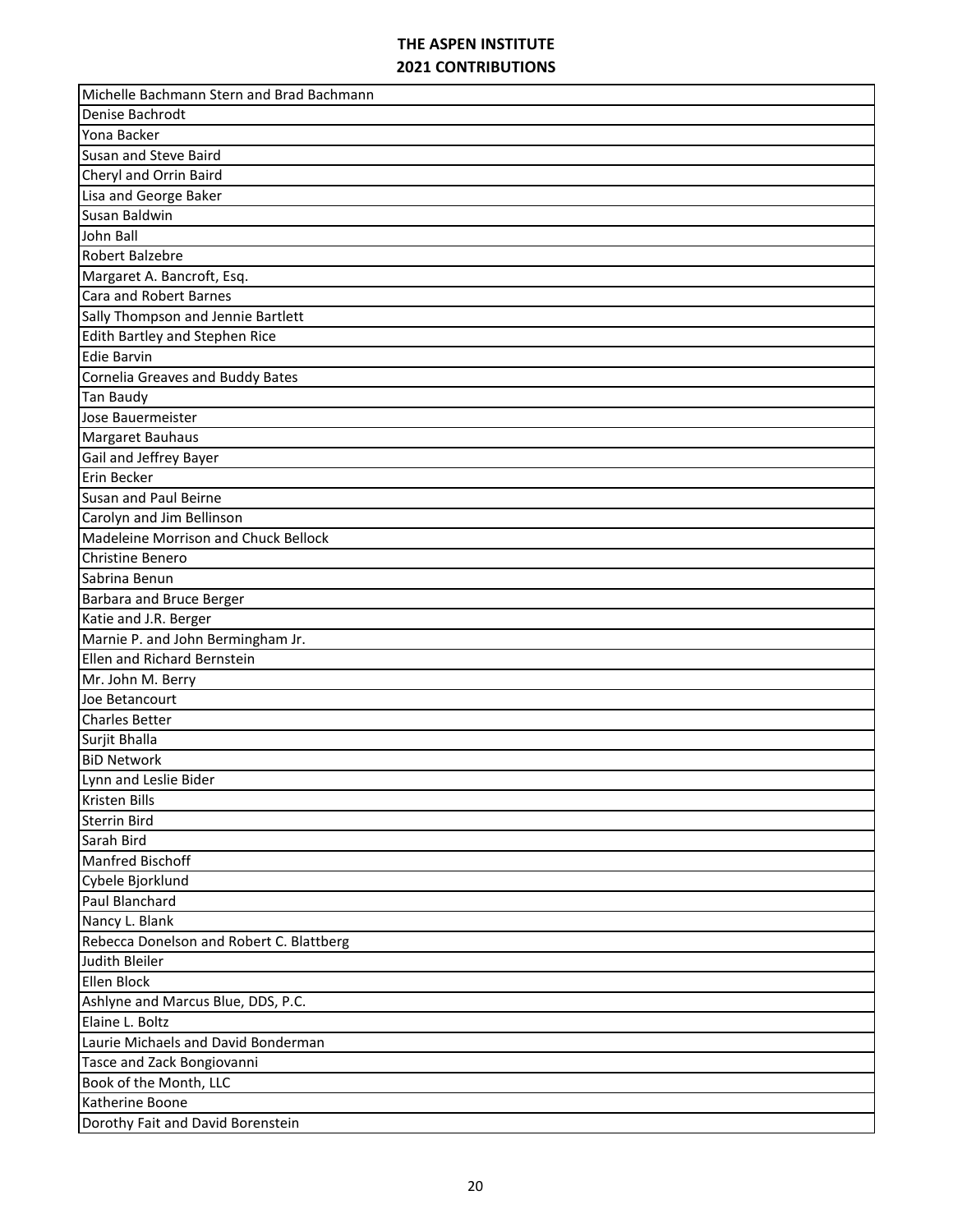| Celia Boyd                         |
|------------------------------------|
| Ben Boyd                           |
| Susan and Richard S. Braddock      |
| Lotta B. and Stuart M. Brafman     |
| Christopher Brandt                 |
| Deborah S. Breen                   |
| <b>Bridge for Billions</b>         |
| Julia Douglas and Robert Bridger   |
| <b>Myron Brilliant</b>             |
| Jeni Britton Bauer                 |
| <b>Edythe Broad</b>                |
| Joanne and Donald Brodsky          |
| Gordon Bronson                     |
| Derek Brown                        |
| Morgan Henschke and Matt Brown     |
| Elizabeth Brown                    |
| Barbara and David Bryan            |
| <b>Bucknell University</b>         |
| Wendy and Grant Burcham            |
| Petula Burks                       |
| Laura Bushnell                     |
| Deirdre O. Byrne                   |
| <b>Kelsey Cahill</b>               |
| <b>Karen Kribs</b>                 |
| Linda Calhoun                      |
| California Clean Energy            |
| Lauren Callaghan                   |
| Margo Calvetti                     |
| Camaea de Comercio de Cali         |
| Capital Plus Exchange              |
| Carolee Schneeman Foundation, Inc. |
| Penney E. and Dennis Carruth       |
| <b>Barbara Case</b>                |
| Annie and Coley Cassidy            |
| Barbara Castelli                   |
| Cenpromype                         |
| Center for Law & Social Policy     |
| Betsy and James Chaffin            |
| Malav Chakravorty                  |
| Merle C. Chambers                  |
| Pamela Chan                        |
| <b>William Alexander Charouhis</b> |
| Katherin and David Chase           |
| David F. Chazen                    |
| Vicky and Robert Chehebar          |
| Jay Chittooran                     |
| Julius Christensen                 |
| Anne and Jeff Cimini               |
| Chelsea Rae Clark                  |
| Stephen R. Clineburg               |
| Kelly L. and John Close            |
| Kim Coates and Nick Coates         |
|                                    |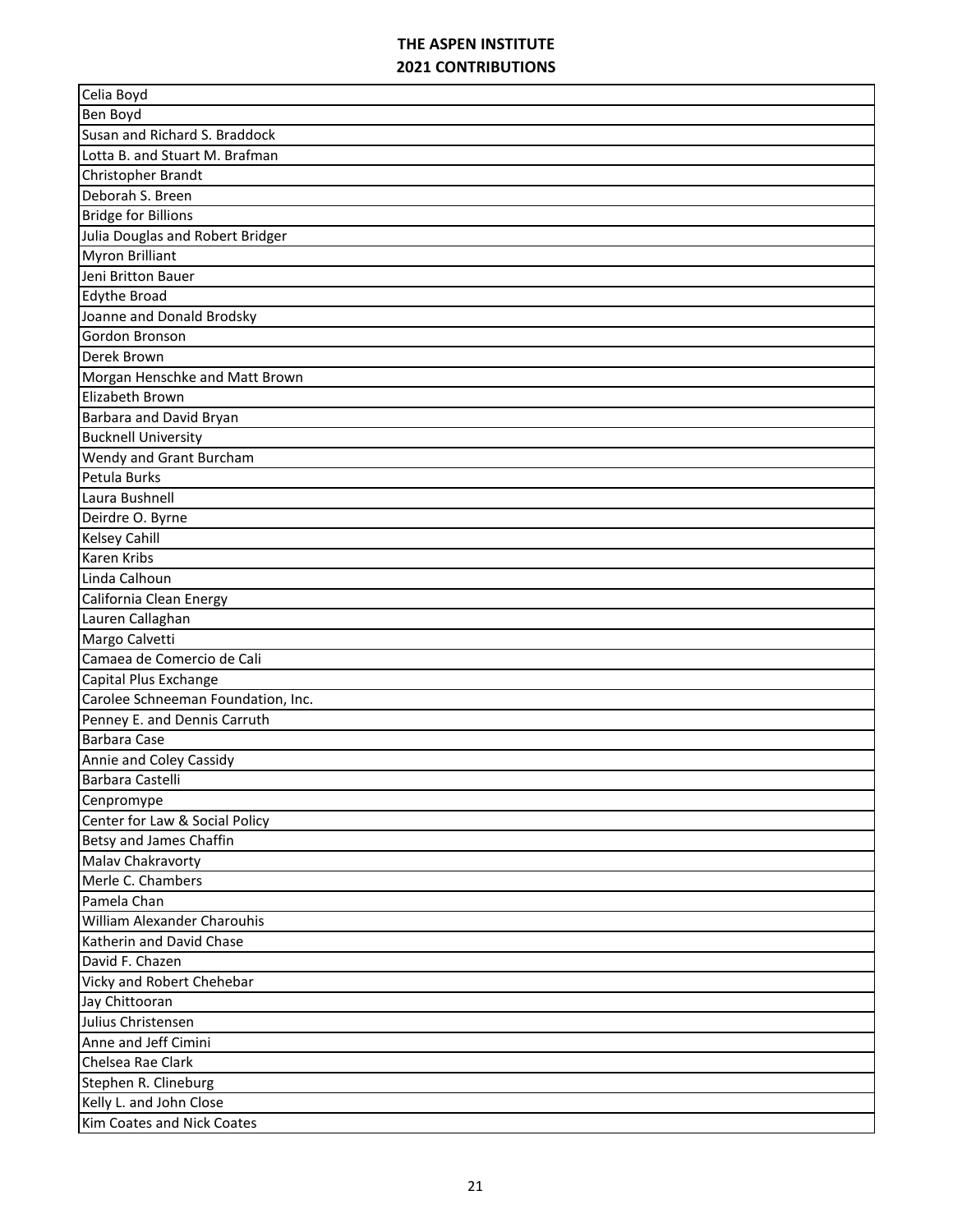| Jodie W. McLean and Pierre DeLucy<br>Leatrice and Mel Eagle | Claudia Coleman<br>Jerry Coleman<br><b>Anne Collins</b><br>Janice S. Collins<br><b>Andrew Conn</b><br>Consultoria En Negocios Sustentables<br>Galina Cooan<br>Charlotte Coplon<br><b>Govert Coppens</b><br>Caroline and Keating Crown<br>Aviva Feuerstein and Andy Culp<br>Druscilla French and Stephen M. Cumbie<br>Angela and Charles L. Cunniffe<br>Patricia J. Cunningham<br>Charles Dallara<br>Dorothy Walsh D'Amato and C. Richard D'Amato<br>Mary Lou and John Dasburg<br>Ellen and Gary Davis<br><b>Yolanda and Mark Davis</b><br><b>Eleanor Davis</b><br>Linda and Ben Davis<br><b>Martin Davis and Alena Esina</b><br>The Frauke and Willem De Looper Foundation for the Arts<br>Tom de Swaan<br>Anna Deavere Smith<br>The Jay DeFeo Foundation<br>The Denver Foundation<br>Andrea and Jim Detterick<br>Kittie and Bill Devers<br>Susan DeVore<br><b>Claire Dewar</b><br>Charles Dhanaraj<br>Douglas Di Salvo<br>Tobey and Mark Dichter<br>Paul Dimoh<br>Muffy and Andy DiSabatino<br>Laura Donnelley<br>Amy and Tripp Donnelly<br>Kim and Byron L. Dorgan<br>Diana Lady Dougan<br><b>Heather and Todd duBoef</b><br>Karen and Arne Duncan<br>Nancy S. Dunlap<br>Laura Dusek<br>Sylvia A. Earle<br>Mary Polly Eastman-Scott | Gretchen Cole         |
|-------------------------------------------------------------|---------------------------------------------------------------------------------------------------------------------------------------------------------------------------------------------------------------------------------------------------------------------------------------------------------------------------------------------------------------------------------------------------------------------------------------------------------------------------------------------------------------------------------------------------------------------------------------------------------------------------------------------------------------------------------------------------------------------------------------------------------------------------------------------------------------------------------------------------------------------------------------------------------------------------------------------------------------------------------------------------------------------------------------------------------------------------------------------------------------------------------------------------------------------------------------------------------------------------------------|-----------------------|
|                                                             |                                                                                                                                                                                                                                                                                                                                                                                                                                                                                                                                                                                                                                                                                                                                                                                                                                                                                                                                                                                                                                                                                                                                                                                                                                       |                       |
|                                                             |                                                                                                                                                                                                                                                                                                                                                                                                                                                                                                                                                                                                                                                                                                                                                                                                                                                                                                                                                                                                                                                                                                                                                                                                                                       |                       |
|                                                             |                                                                                                                                                                                                                                                                                                                                                                                                                                                                                                                                                                                                                                                                                                                                                                                                                                                                                                                                                                                                                                                                                                                                                                                                                                       |                       |
|                                                             |                                                                                                                                                                                                                                                                                                                                                                                                                                                                                                                                                                                                                                                                                                                                                                                                                                                                                                                                                                                                                                                                                                                                                                                                                                       |                       |
|                                                             |                                                                                                                                                                                                                                                                                                                                                                                                                                                                                                                                                                                                                                                                                                                                                                                                                                                                                                                                                                                                                                                                                                                                                                                                                                       |                       |
|                                                             |                                                                                                                                                                                                                                                                                                                                                                                                                                                                                                                                                                                                                                                                                                                                                                                                                                                                                                                                                                                                                                                                                                                                                                                                                                       |                       |
|                                                             |                                                                                                                                                                                                                                                                                                                                                                                                                                                                                                                                                                                                                                                                                                                                                                                                                                                                                                                                                                                                                                                                                                                                                                                                                                       |                       |
|                                                             |                                                                                                                                                                                                                                                                                                                                                                                                                                                                                                                                                                                                                                                                                                                                                                                                                                                                                                                                                                                                                                                                                                                                                                                                                                       |                       |
|                                                             |                                                                                                                                                                                                                                                                                                                                                                                                                                                                                                                                                                                                                                                                                                                                                                                                                                                                                                                                                                                                                                                                                                                                                                                                                                       |                       |
|                                                             |                                                                                                                                                                                                                                                                                                                                                                                                                                                                                                                                                                                                                                                                                                                                                                                                                                                                                                                                                                                                                                                                                                                                                                                                                                       |                       |
|                                                             |                                                                                                                                                                                                                                                                                                                                                                                                                                                                                                                                                                                                                                                                                                                                                                                                                                                                                                                                                                                                                                                                                                                                                                                                                                       |                       |
|                                                             |                                                                                                                                                                                                                                                                                                                                                                                                                                                                                                                                                                                                                                                                                                                                                                                                                                                                                                                                                                                                                                                                                                                                                                                                                                       |                       |
|                                                             |                                                                                                                                                                                                                                                                                                                                                                                                                                                                                                                                                                                                                                                                                                                                                                                                                                                                                                                                                                                                                                                                                                                                                                                                                                       |                       |
|                                                             |                                                                                                                                                                                                                                                                                                                                                                                                                                                                                                                                                                                                                                                                                                                                                                                                                                                                                                                                                                                                                                                                                                                                                                                                                                       |                       |
|                                                             |                                                                                                                                                                                                                                                                                                                                                                                                                                                                                                                                                                                                                                                                                                                                                                                                                                                                                                                                                                                                                                                                                                                                                                                                                                       |                       |
|                                                             |                                                                                                                                                                                                                                                                                                                                                                                                                                                                                                                                                                                                                                                                                                                                                                                                                                                                                                                                                                                                                                                                                                                                                                                                                                       |                       |
|                                                             |                                                                                                                                                                                                                                                                                                                                                                                                                                                                                                                                                                                                                                                                                                                                                                                                                                                                                                                                                                                                                                                                                                                                                                                                                                       |                       |
|                                                             |                                                                                                                                                                                                                                                                                                                                                                                                                                                                                                                                                                                                                                                                                                                                                                                                                                                                                                                                                                                                                                                                                                                                                                                                                                       |                       |
|                                                             |                                                                                                                                                                                                                                                                                                                                                                                                                                                                                                                                                                                                                                                                                                                                                                                                                                                                                                                                                                                                                                                                                                                                                                                                                                       |                       |
|                                                             |                                                                                                                                                                                                                                                                                                                                                                                                                                                                                                                                                                                                                                                                                                                                                                                                                                                                                                                                                                                                                                                                                                                                                                                                                                       |                       |
|                                                             |                                                                                                                                                                                                                                                                                                                                                                                                                                                                                                                                                                                                                                                                                                                                                                                                                                                                                                                                                                                                                                                                                                                                                                                                                                       |                       |
|                                                             |                                                                                                                                                                                                                                                                                                                                                                                                                                                                                                                                                                                                                                                                                                                                                                                                                                                                                                                                                                                                                                                                                                                                                                                                                                       |                       |
|                                                             |                                                                                                                                                                                                                                                                                                                                                                                                                                                                                                                                                                                                                                                                                                                                                                                                                                                                                                                                                                                                                                                                                                                                                                                                                                       |                       |
|                                                             |                                                                                                                                                                                                                                                                                                                                                                                                                                                                                                                                                                                                                                                                                                                                                                                                                                                                                                                                                                                                                                                                                                                                                                                                                                       |                       |
|                                                             |                                                                                                                                                                                                                                                                                                                                                                                                                                                                                                                                                                                                                                                                                                                                                                                                                                                                                                                                                                                                                                                                                                                                                                                                                                       |                       |
|                                                             |                                                                                                                                                                                                                                                                                                                                                                                                                                                                                                                                                                                                                                                                                                                                                                                                                                                                                                                                                                                                                                                                                                                                                                                                                                       |                       |
|                                                             |                                                                                                                                                                                                                                                                                                                                                                                                                                                                                                                                                                                                                                                                                                                                                                                                                                                                                                                                                                                                                                                                                                                                                                                                                                       |                       |
|                                                             |                                                                                                                                                                                                                                                                                                                                                                                                                                                                                                                                                                                                                                                                                                                                                                                                                                                                                                                                                                                                                                                                                                                                                                                                                                       |                       |
|                                                             |                                                                                                                                                                                                                                                                                                                                                                                                                                                                                                                                                                                                                                                                                                                                                                                                                                                                                                                                                                                                                                                                                                                                                                                                                                       |                       |
|                                                             |                                                                                                                                                                                                                                                                                                                                                                                                                                                                                                                                                                                                                                                                                                                                                                                                                                                                                                                                                                                                                                                                                                                                                                                                                                       |                       |
|                                                             |                                                                                                                                                                                                                                                                                                                                                                                                                                                                                                                                                                                                                                                                                                                                                                                                                                                                                                                                                                                                                                                                                                                                                                                                                                       |                       |
|                                                             |                                                                                                                                                                                                                                                                                                                                                                                                                                                                                                                                                                                                                                                                                                                                                                                                                                                                                                                                                                                                                                                                                                                                                                                                                                       |                       |
|                                                             |                                                                                                                                                                                                                                                                                                                                                                                                                                                                                                                                                                                                                                                                                                                                                                                                                                                                                                                                                                                                                                                                                                                                                                                                                                       |                       |
|                                                             |                                                                                                                                                                                                                                                                                                                                                                                                                                                                                                                                                                                                                                                                                                                                                                                                                                                                                                                                                                                                                                                                                                                                                                                                                                       |                       |
|                                                             |                                                                                                                                                                                                                                                                                                                                                                                                                                                                                                                                                                                                                                                                                                                                                                                                                                                                                                                                                                                                                                                                                                                                                                                                                                       |                       |
|                                                             |                                                                                                                                                                                                                                                                                                                                                                                                                                                                                                                                                                                                                                                                                                                                                                                                                                                                                                                                                                                                                                                                                                                                                                                                                                       |                       |
|                                                             |                                                                                                                                                                                                                                                                                                                                                                                                                                                                                                                                                                                                                                                                                                                                                                                                                                                                                                                                                                                                                                                                                                                                                                                                                                       |                       |
|                                                             |                                                                                                                                                                                                                                                                                                                                                                                                                                                                                                                                                                                                                                                                                                                                                                                                                                                                                                                                                                                                                                                                                                                                                                                                                                       |                       |
|                                                             |                                                                                                                                                                                                                                                                                                                                                                                                                                                                                                                                                                                                                                                                                                                                                                                                                                                                                                                                                                                                                                                                                                                                                                                                                                       |                       |
|                                                             |                                                                                                                                                                                                                                                                                                                                                                                                                                                                                                                                                                                                                                                                                                                                                                                                                                                                                                                                                                                                                                                                                                                                                                                                                                       |                       |
|                                                             |                                                                                                                                                                                                                                                                                                                                                                                                                                                                                                                                                                                                                                                                                                                                                                                                                                                                                                                                                                                                                                                                                                                                                                                                                                       |                       |
|                                                             |                                                                                                                                                                                                                                                                                                                                                                                                                                                                                                                                                                                                                                                                                                                                                                                                                                                                                                                                                                                                                                                                                                                                                                                                                                       |                       |
|                                                             |                                                                                                                                                                                                                                                                                                                                                                                                                                                                                                                                                                                                                                                                                                                                                                                                                                                                                                                                                                                                                                                                                                                                                                                                                                       |                       |
|                                                             |                                                                                                                                                                                                                                                                                                                                                                                                                                                                                                                                                                                                                                                                                                                                                                                                                                                                                                                                                                                                                                                                                                                                                                                                                                       |                       |
|                                                             |                                                                                                                                                                                                                                                                                                                                                                                                                                                                                                                                                                                                                                                                                                                                                                                                                                                                                                                                                                                                                                                                                                                                                                                                                                       |                       |
|                                                             |                                                                                                                                                                                                                                                                                                                                                                                                                                                                                                                                                                                                                                                                                                                                                                                                                                                                                                                                                                                                                                                                                                                                                                                                                                       |                       |
|                                                             |                                                                                                                                                                                                                                                                                                                                                                                                                                                                                                                                                                                                                                                                                                                                                                                                                                                                                                                                                                                                                                                                                                                                                                                                                                       |                       |
|                                                             |                                                                                                                                                                                                                                                                                                                                                                                                                                                                                                                                                                                                                                                                                                                                                                                                                                                                                                                                                                                                                                                                                                                                                                                                                                       |                       |
|                                                             |                                                                                                                                                                                                                                                                                                                                                                                                                                                                                                                                                                                                                                                                                                                                                                                                                                                                                                                                                                                                                                                                                                                                                                                                                                       |                       |
|                                                             |                                                                                                                                                                                                                                                                                                                                                                                                                                                                                                                                                                                                                                                                                                                                                                                                                                                                                                                                                                                                                                                                                                                                                                                                                                       | <b>ECD Enterprise</b> |
|                                                             | <b>EcoEnterprises Fund</b>                                                                                                                                                                                                                                                                                                                                                                                                                                                                                                                                                                                                                                                                                                                                                                                                                                                                                                                                                                                                                                                                                                                                                                                                            |                       |
|                                                             | <b>Henry Edens</b>                                                                                                                                                                                                                                                                                                                                                                                                                                                                                                                                                                                                                                                                                                                                                                                                                                                                                                                                                                                                                                                                                                                                                                                                                    |                       |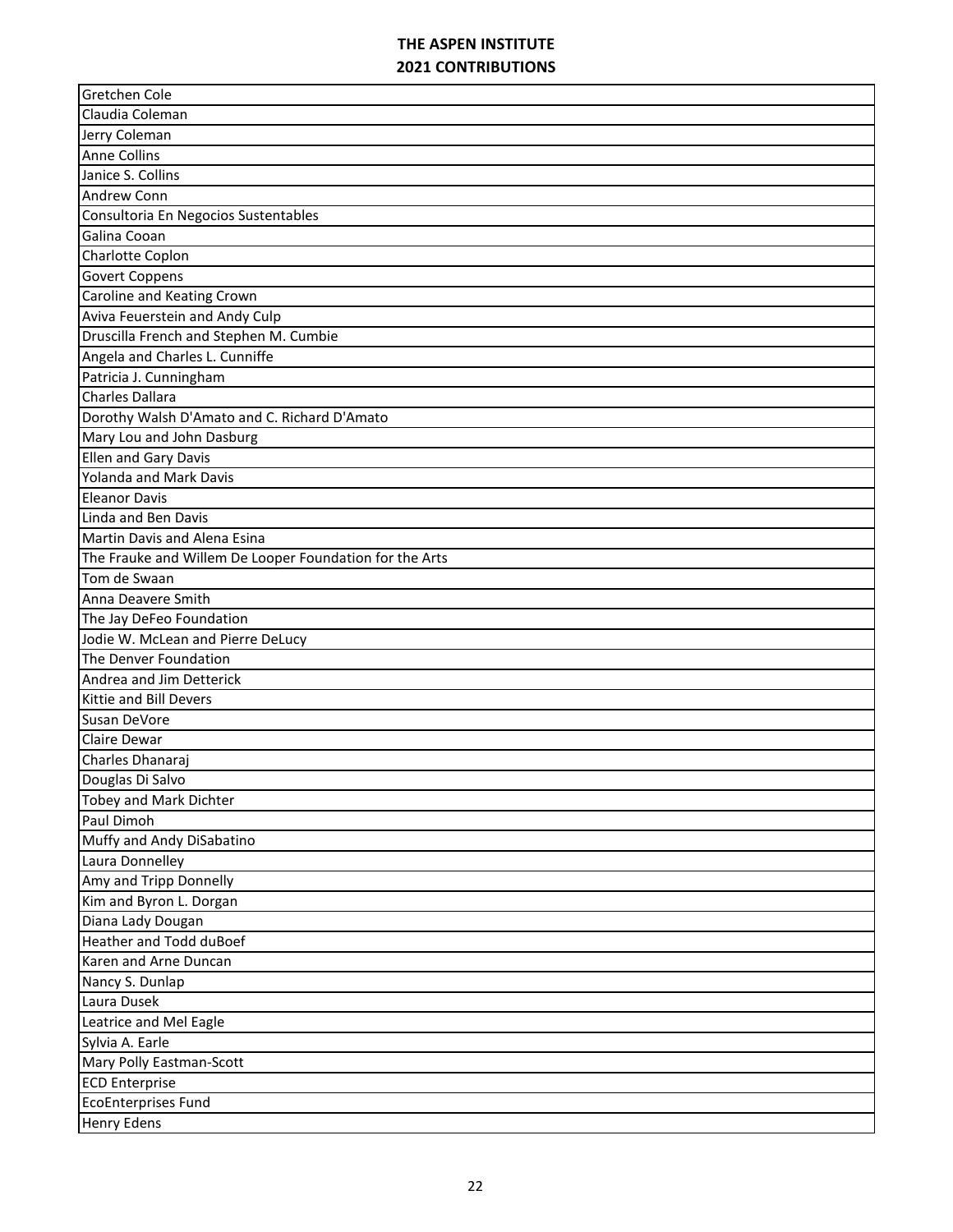| <b>Richard Pearlstone and Amy Elias</b>    |
|--------------------------------------------|
| Lincoln Ellis                              |
| Ellis-Beauregard Foundation                |
| Mayra Florez and Christopher Ellis-Ferrara |
| <b>Catherine Ellison</b>                   |
| Tom and Lesha Elsenbrook                   |
| <b>Vlad Enache</b>                         |
| Entrepreneurship to the Point              |
| Diana Erbsen                               |
| Sarah Frech and Stanley Erck               |
| Dafri and Michael Estes                    |
| F.B. Heron Foundation                      |
| <b>Shepard Fairey</b>                      |
| <b>Bryan Faller</b>                        |
| Fate Foundation, Ltd.                      |
| Peter Feer                                 |
| Feitelson Lundeberg Art Foundation         |
| <b>Christy Ferer</b>                       |
| Robert Ferguson                            |
| Rushika Fernandopulle                      |
| Beau Ferrari                               |
| Susan and George Fesus                     |
| Erika Fetter                               |
| Karen Kaludis and Thomas Filbert           |
| Jonathan Fillman                           |
| <b>Heather Fischer</b>                     |
| Sakurako and William S. Fisher             |
| Judith Fisher                              |
| Morgan Flatley                             |
| Gina Berko and David Fleisher              |
| James Ford                                 |
| Merrilie D. Ford                           |
| Foundation for Partnership                 |
| <b>Bill Fournet</b>                        |
| <b>Sam Francis Foundation</b>              |
| The Andrea Frank Foundation, Inc.          |
| Franklin & Marshall College                |
| <b>Suzanne Franks</b>                      |
| Alexandra Fraser Consulting                |
| <b>Mark Friedland</b>                      |
| Khiel Kristina and Robert E. Friedman      |
| Friendship Bridge                          |
| <b>Fundacion Capital</b>                   |
| Fundacion Haciendas del Mundo Maya         |
| Fundacion Innovacion En Empresaridos       |
| Fundacion para el Desarrollo               |
| Fundacion Viva Idea                        |
| Fundacion WWB Colombia                     |
|                                            |
| FundaSistemas                              |
| <b>FUNDES International</b>                |
| Gamechanger Law Advisors WP                |
| Victor Gao                                 |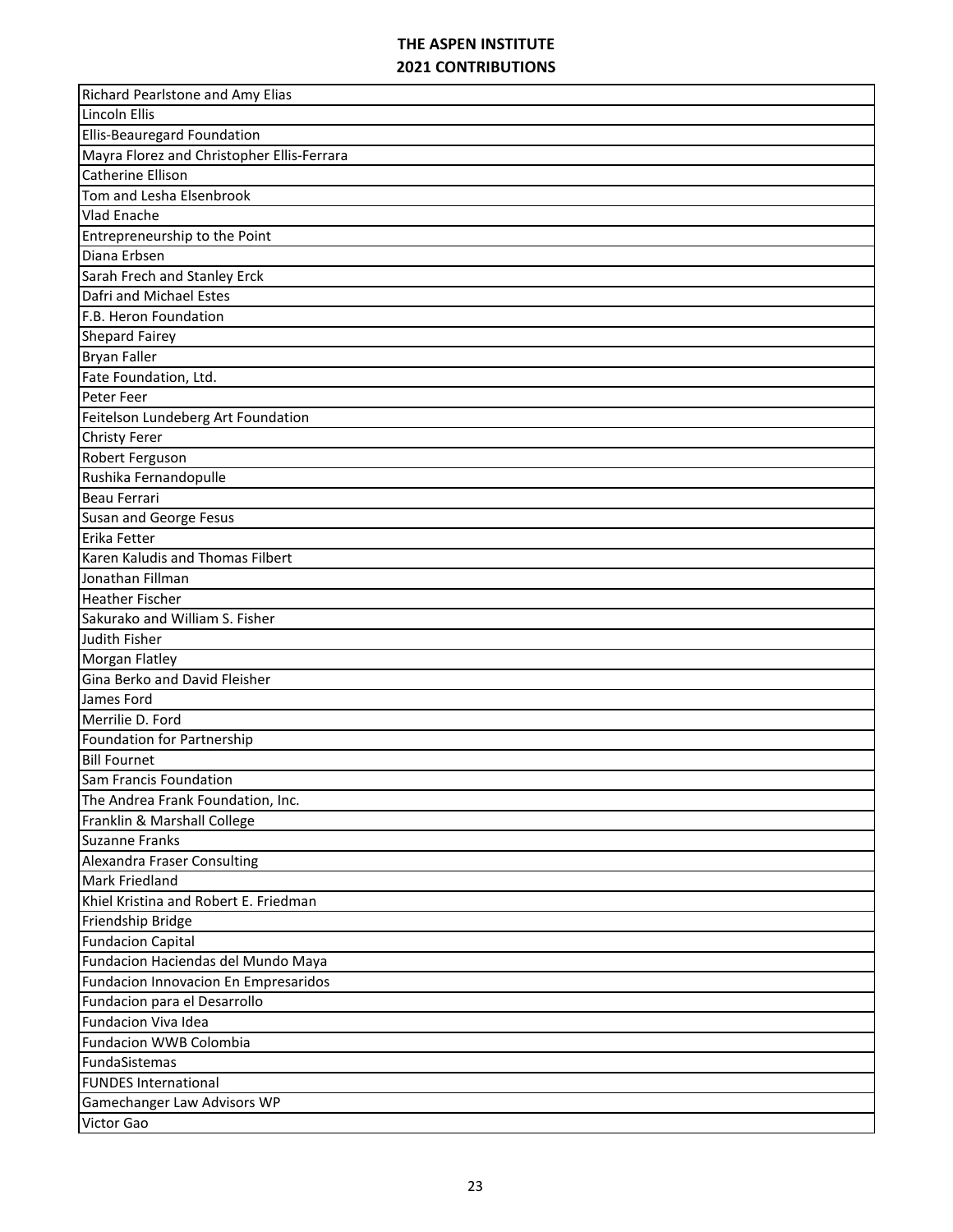| Johnny Garcia                                                |
|--------------------------------------------------------------|
| Henry L. Gates, Jr.                                          |
| <b>Theaster Gates</b>                                        |
| Deborah Geideman                                             |
| Genesis Analytics Pty, Ltd.                                  |
| Judith and William Geoghegan                                 |
| <b>Bill Gerber</b>                                           |
| Katie and Jim Gerson                                         |
| <b>Eric Gertler</b>                                          |
| Ann and Gordon P. Getty                                      |
| Robert Ghotanian                                             |
| John Giorno Foundation                                       |
| Gladstone Gallery, LLC                                       |
| Michelle and Jared Goldberg                                  |
| Jean Golden                                                  |
| Joshua Goldman                                               |
| <b>Gregory Goldstein</b>                                     |
| <b>GoMassive Incubators</b>                                  |
| Marian Goodman Gallery, Inc                                  |
| Carole Gaba and Richard Gordon                               |
| Arshile Gorky Foundation                                     |
| Carol K. and Thomas Gottlieb                                 |
| Adolph and Esther Gottlieb Foundation                        |
| Joanne E. and Matthew Gouaux                                 |
| <b>Graham Foundation for Advanced Studies</b>                |
| Jason Grais                                                  |
|                                                              |
| The Nancy Graves Foundation                                  |
| Eileen and Richard Greenberg                                 |
| Fremajane Wolfson and Dean L. Greenberg                      |
| Donna Belser                                                 |
| Jonathan Greenstein                                          |
| Michael B. Greenwald                                         |
| Chris Gucwa                                                  |
| Linda L. Haan                                                |
| <b>Richard Haggerty</b>                                      |
| Annahita Haghgooie                                           |
| Natalie Hahn                                                 |
| Ellie Hahn                                                   |
| Victor Halberstadt                                           |
| <b>Craig Hall</b>                                            |
| Priscilla and Jamie Halper                                   |
| Meg Withgott and Per-Kristian* Halvorsen                     |
| Margaret A. Hamburg, M.D.                                    |
| Leisha John and Greg Hamra                                   |
| <b>Brian Hanlen</b>                                          |
| Sally and Steve Hansen                                       |
| Julia Hansen                                                 |
| Poppy Harlow                                                 |
| Ruth Ann Harnisch                                            |
| The Harpo Foundation                                         |
| Leelee T. and Bill Harriman<br>Tance and Curtis Craig Harris |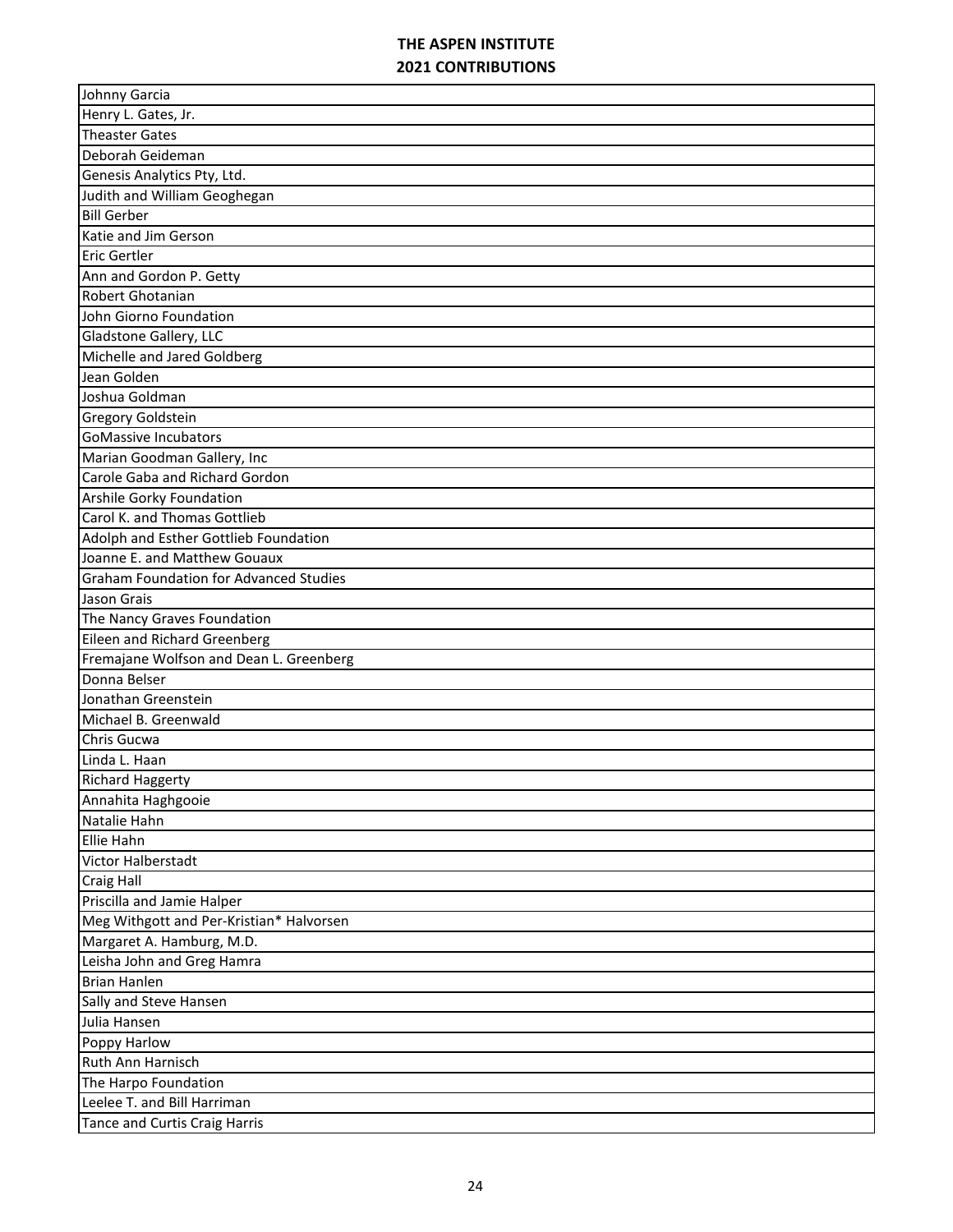| Linda and Mitch Hart                                |
|-----------------------------------------------------|
| Edith and C Hastings Johnson Family                 |
| <b>Health Child</b>                                 |
| Al Held Foundation                                  |
| <b>Heller Family Foundation</b>                     |
| Susan Helm                                          |
| Doug Henderson                                      |
| Claudia and Tom Henteleff                           |
| Cindy and Will Herndon                              |
| <b>Tom Higgins</b>                                  |
| Kristin Hill and Rob Ketterson                      |
| Linda A. Hill                                       |
| <b>Barbara Hines</b>                                |
| Johanna Hoopes                                      |
| Richard Horvitz and Erica Hartman-Horvitz           |
| Yvonne Luo and Jim Huang                            |
| <b>Holly Huffines</b>                               |
| Darren Hughes                                       |
| Camille Cook and Laura Hutcheson                    |
| Barbara and Joseph Reeves Hyde III                  |
| Mary Ann Hyde                                       |
| Carolyne T. Hyde                                    |
| Andrea Hysmith                                      |
| <b>Troy Hysmith</b>                                 |
| <b>Heather Ichord</b>                               |
| <b>IFMR Ventures</b>                                |
| <b>Impact Amplifier</b>                             |
| Impact HUB GmbH                                     |
| Innovation Edge Foundation NPC                      |
| Innovation Hub Management Company                   |
| Insitor Partners PTE, Ltd.                          |
| Instituto Conexoes Sustentavies                     |
| Instiuto de Estudios Superiores                     |
| Intellecap Advisory Service                         |
| International Centre of Insect Physiology & Ecology |
| Inversion Social Estrategica SA                     |
| Myah Moore Irick and Jaime Irick                    |
| The Irwin Foundation                                |
| Islaa, LLC                                          |
| Martha and Mel W. Jackson                           |
| Jacobs Foundation                                   |
| Lynda G. and William W. Jeanes, Jr.                 |
| Jefferson Bank                                      |
| Sandy and Peter Johnson                             |
| Anne and Scott Jones                                |
| Jessica Jones                                       |
| Serena Elaine Holthe and Roscoe Jones               |
| Megan Jones Bell                                    |
| William N. Joy                                      |
| Wolf Kahn and Emily Mason Foundation                |
| Joany Lebach and Lisa Kane                          |
| The Jun Kaneko Foundation                           |
|                                                     |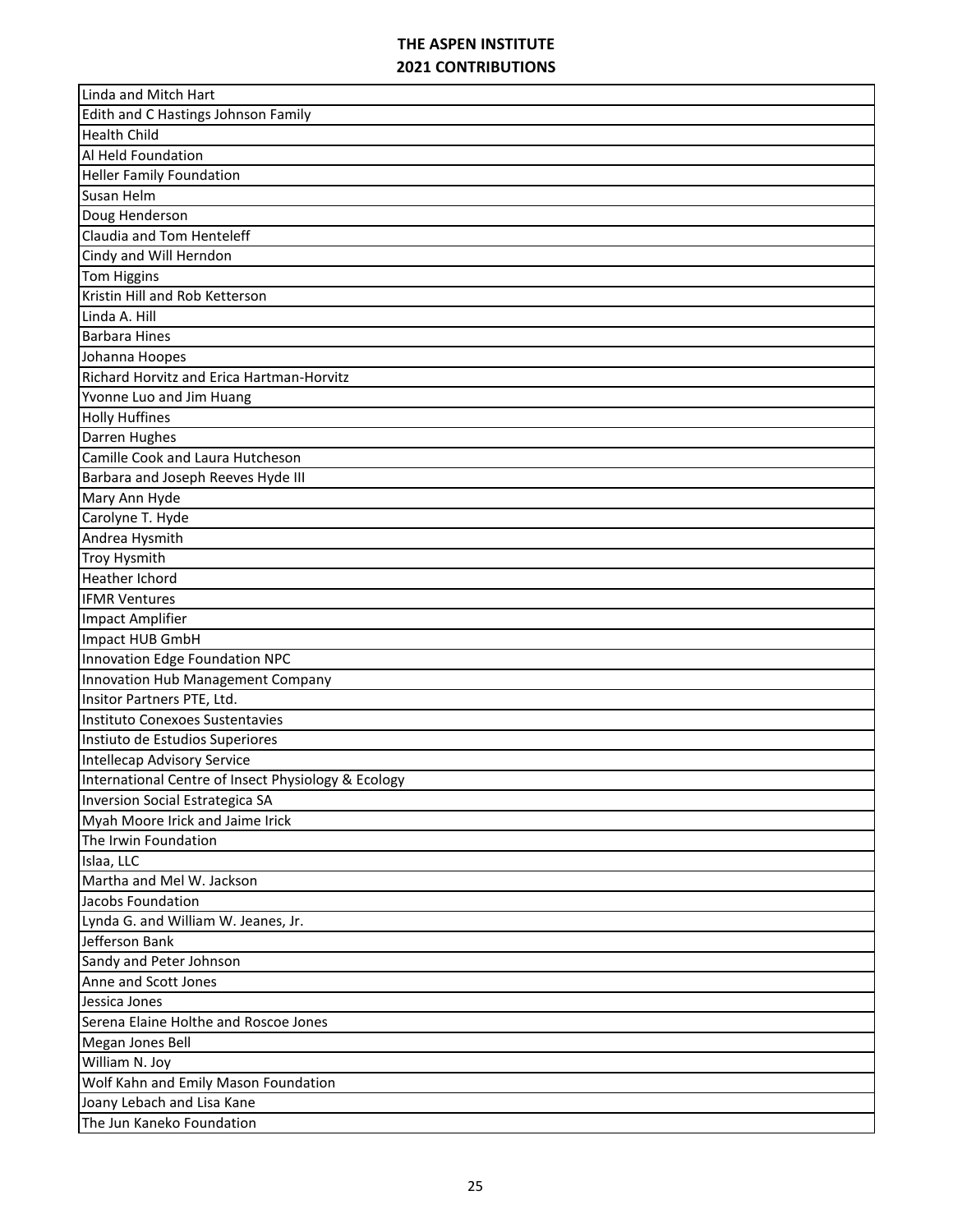| Nora and Geoffrey Kanter                                            |
|---------------------------------------------------------------------|
| Jared Kaplan                                                        |
| <b>Fred Karren</b>                                                  |
| Jane and Gerald Katcher                                             |
| Francine and Steven Katz                                            |
| Jill and Curtis Kaufman                                             |
| Walter J. Kawecki III                                               |
| John M. Keane                                                       |
| Randall Kempner                                                     |
| Lisa See and Richard Kendall                                        |
| <b>Richard Kendall</b>                                              |
| Katherine Kendrick                                                  |
| Natasha and Narayan Khandekar                                       |
| <b>Tracy Straus and Joel Kipnis</b>                                 |
| Nancy and Henry A. Kissinger                                        |
| Jackie and Andrew Klaber                                            |
| Annette and Melvyn N. Klein                                         |
| Peter A. Kloss                                                      |
| Harry D. Knight, Jr.                                                |
| Charles Koch Institute                                              |
| David Kordansky                                                     |
| Stephanie Holder and Ryan Kotton                                    |
| C Douglas Kranwinkle                                                |
| Jamie Kravitz                                                       |
| <b>Stanley Kritzik</b>                                              |
| Aman Kumar                                                          |
| Julie LaNasa and John Kunzweiler                                    |
| Laura and Dale Kutnick                                              |
| L.E.A.P Africa                                                      |
| Sally and James Lapeyre, Jr.                                        |
| Marc Lara                                                           |
| Kendra Lauren Gros and Hernan Lazaro                                |
| J. Welby Leaman                                                     |
| Suzanna Lee and Isaac Flanagan                                      |
| Ann Lee-Karlon                                                      |
| Sue Lehmann                                                         |
| Kimberly Levin                                                      |
| Randy Lewis                                                         |
| Suzanne Leydecker Family Advised Fund at Aspen Community Foundation |
| Dori and Robert Libson                                              |
| <b>LIFT Fund</b>                                                    |
| Katherine Moore-Lilly and John N. Lilly                             |
| Christopher Lilly                                                   |
| <b>Stacy Lindau</b>                                                 |
| Jody Guralnick and Michael Lipkin                                   |
| Ann Marie and Steve Lipper                                          |
| John Lippman                                                        |
| Ann Sheehan Lipton and Randy Lipton                                 |
| Lisson Gallery, NY, Inc.                                            |
| Lixia Capsia Gestionis, LLC                                         |
| Lindsay Lofaro                                                      |
| Leslie Loffredo                                                     |
|                                                                     |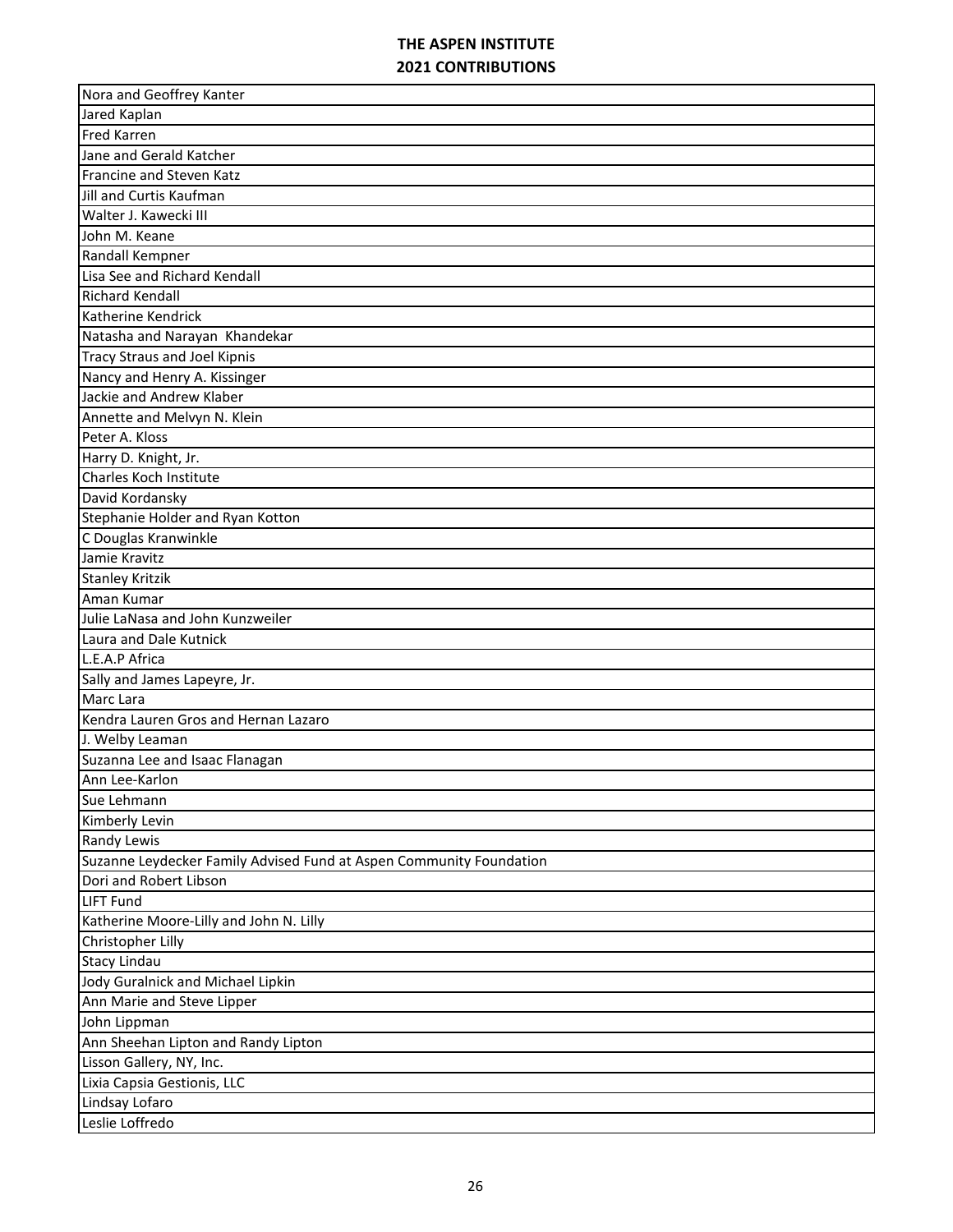| Martha Luttrell                              |
|----------------------------------------------|
| Jeffrey Maddox                               |
| Alissa Maddren                               |
| Mathilde L. and Parker A. Maddux             |
| Mary and Lawrence Mages                      |
| <b>Mark Mahaney</b>                          |
| Christy Mahon                                |
| <b>Allison Mahoney</b>                       |
| Dr. Sidney Mandelbaum and Diane Oshin        |
| Judy and Robert Mann                         |
| Gail P. and Frederick J. Manning             |
| Jennifer and Philip Maritz                   |
| Markaaz                                      |
| <b>Markel Corporation</b>                    |
| Carol S. Marks                               |
| Anna and Paul Marks                          |
| <b>Scott Marriner</b>                        |
| Stephanie P. Marshall, PhD                   |
| Denise Monteleone and James Martin           |
| <b>Mark Mason</b>                            |
| <b>Kedar Mate</b>                            |
| John Matteson                                |
| Mona Look-Mazza and Tony Mazza               |
| <b>Claire McAuliffe</b>                      |
| Sharon Teddy McBay                           |
| George McCloskey                             |
| Rosa Lockett                                 |
| Stacey M. Hadash McDonell and Terry McDonell |
| Marc McDonnell                               |
| Bonnie McElveen-Hunter                       |
| Leslie Berriman and Nion McEvoy              |
| Garry K. McGuire                             |
| Cynthia McKee                                |
| Kathryn McKinley                             |
| Jennifer Thompson and Andrew McLaughlin      |
| Clarisa and Thomas McMahon                   |
| Helen and Renny Mcpherson                    |
| Jeremy Meek                                  |
| Penny Meepos                                 |
| Geeta and Krishen Mehta                      |
| Vera and Ken Meislin                         |
| Martha and Richard Melman                    |
| Adyha and Mihir Menda                        |
|                                              |
| <b>Gail and Alec Merriam</b>                 |
| Sean E. Mickens                              |
| Orly Friedman and Matthew W. Miller          |
| Caroline Miller                              |
| <b>Andrew Minick</b>                         |
| Joanne and Joel Mogy                         |
| Shelah and Marc S. Moller                    |
| Margaret Monaco                              |
| Katy Mongeau                                 |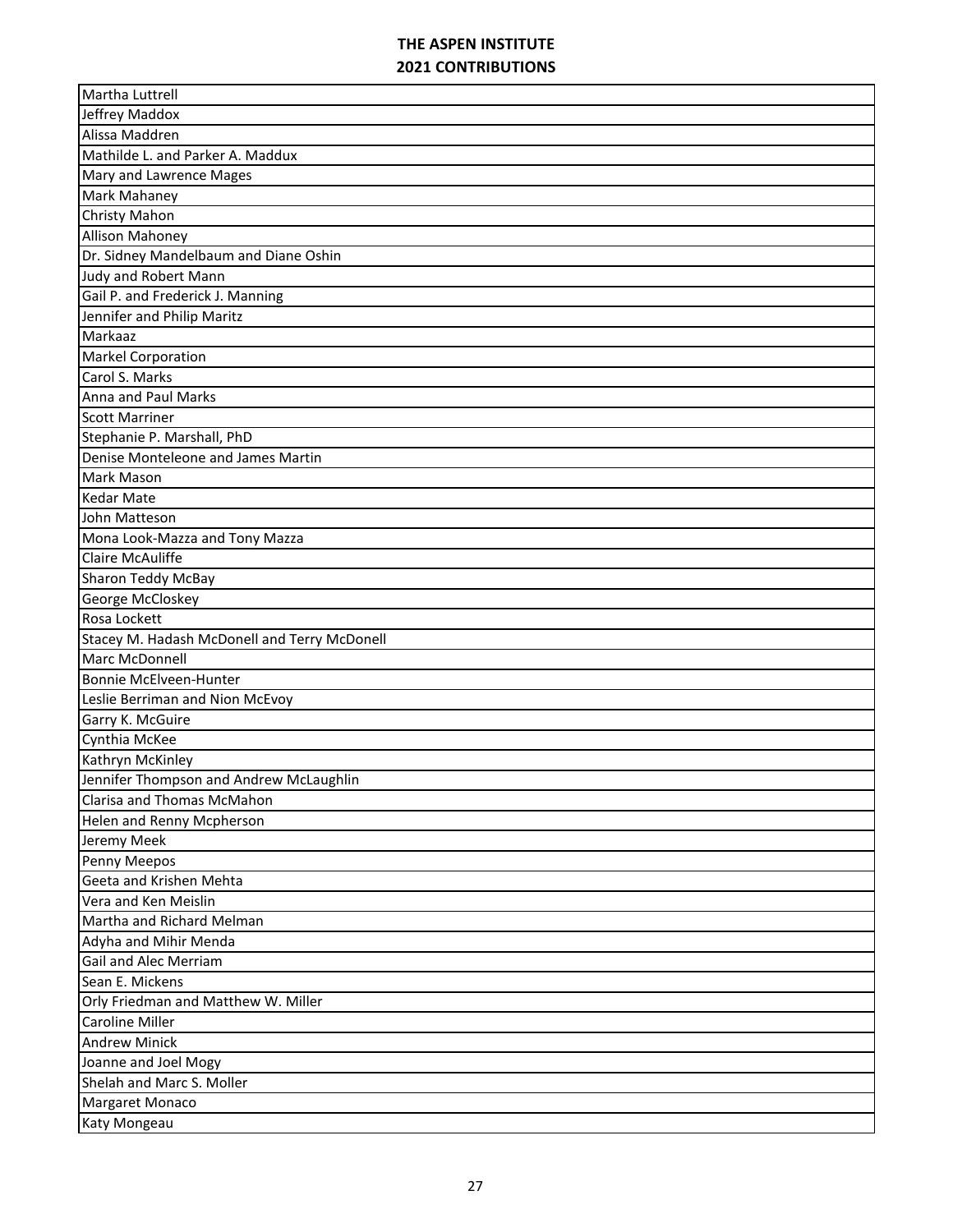| Chrissi and Michael C. Morgan                     |
|---------------------------------------------------|
| Bette M. Morris                                   |
| Anna and Peter Morrissey                          |
| Ellen-Jane and Ben Moss                           |
| Mowgli Mentoring                                  |
| Rebecca Murphy                                    |
| <b>BK Nagamani</b>                                |
| Laura Debois and Scott Nathan                     |
| National Education Association                    |
| National Mentorship Movement                      |
| Brent A. Neiser, CFP                              |
| Diana Nelson and John Atwater                     |
| Daniel Neukomm                                    |
| Jeremy Neuner                                     |
| <b>New Markets Lab</b>                            |
| Warren Y.K. Ng                                    |
| <b>Brett Nicholas</b>                             |
| Nimmok SAS                                        |
| <b>Charles Nitze</b>                              |
| Nonprofit Enterprise and Self-Sustainability Team |
| Queen Noor                                        |
| Sue A. Oates                                      |
| Janet and Tom O'Connor                            |
| Eugene Ohr                                        |
| Caner Okan                                        |
| Michelle and Drew Olejnik                         |
| Anne O'Malley                                     |
| One Linkage                                       |
| ONOW Myanmar Co., Ltd.                            |
| Open Capital Advisors, Ltd.                       |
| <b>Edward O'Reilly</b>                            |
| Nedra and Mark Oren                               |
| Laurie Crown and Rick Ortega                      |
| Guillermo Ortiz                                   |
| Cynthia R. Ostroff                                |
| Christine and Michael Pack                        |
| Barbara Ann Page                                  |
| <b>Elaine Pagels</b>                              |
| Partners In Food Solutions                        |
| Fonda Paterson                                    |
| Sue and Kirk Patrick                              |
| Paul Kasmin Gallery, Inc.                         |
| <b>Delphine Peck</b>                              |
| Dan Peck                                          |
| Sarah E. Pelch                                    |
| Penguin Random House                              |
| Susan and Paul Penn                               |
| The Irving Penn Foundation                        |
| Jennifer Wilder and Brandon Perlman               |
| Carol and Brooke Peterson                         |
| Kathy and Jerry Petitt                            |
| Kathryn Phillips                                  |
|                                                   |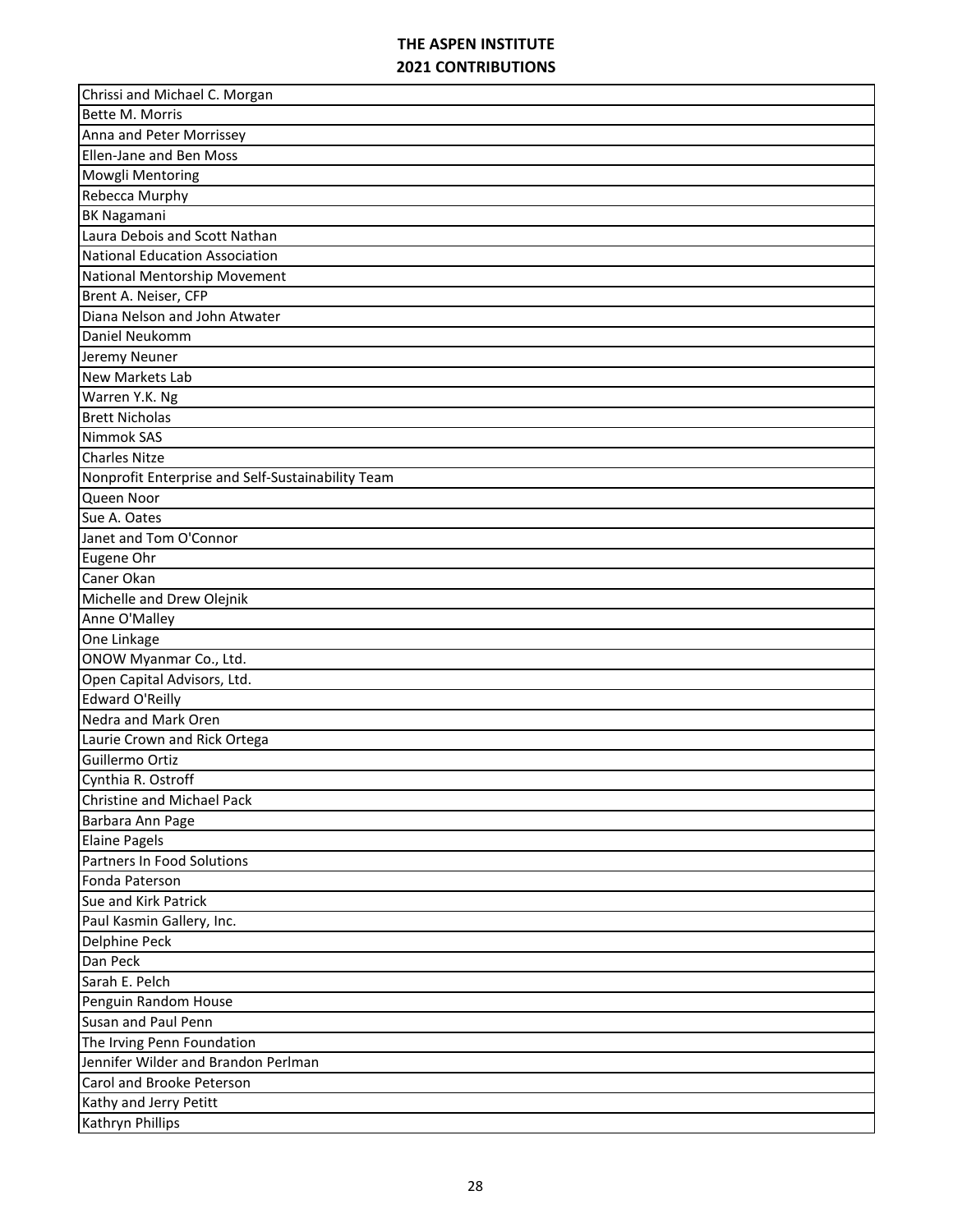| Ali and David Phillips                            |
|---------------------------------------------------|
| Amy Phuong                                        |
| Katharine Pittman                                 |
| Dorothy and Aaron S. Podhurst                     |
| Diane and Arnold L. Polinger                      |
| The Leon Polk Smith Foundation                    |
| John Pontius                                      |
| Margaret and Kyle Poole                           |
| Karen Herrling and Daniel Porterfield             |
| <b>Kristen Prinz</b>                              |
| Promotora Social Mexico AC                        |
| The Hon. Dr. John and Terri Prunskis              |
| The Noah Purifoy Foundation                       |
| Dorothea & Leo Rabkin Foundation                  |
| Chris Rackow                                      |
| Raftelis Financial Consultants                    |
| <b>Rainbow Consult</b>                            |
| Mel and Leta Ramos Family Foundation              |
| Whitney Randolph                                  |
| Neda and Ali Rastegar                             |
| <b>RDF Ghana</b>                                  |
| Almine Rech Gallery                               |
| Stacey and Presley O. Reed                        |
| Craig Remington                                   |
| Renew Investment Advisors, PLC                    |
| Milton Resnick and Pat Passlof Foundation         |
|                                                   |
| <b>ResponsAbility Investments AG</b>              |
| Myra and Robert Rich                              |
| <b>Richard Diebenkorn Foundation</b>              |
| <b>Breeze Richardson</b>                          |
| Valerie and Herschel Richter                      |
| George Rickey Foundation                          |
| Melissa Ricks                                     |
| Peggy and Leonard Riggs, Jr.                      |
| Kiki Peisach and Maxwell Rispoli                  |
| <b>Herb Ritts Foundation</b>                      |
| <b>Riversands Incubation Hub</b>                  |
| Judy T. and Emerson Robinson, Jr.                 |
| Amy Roldan                                        |
| Holly Meeker Rom and William Rom                  |
| Root Capital, Inc.                                |
| Dr. Michelle Rosenbloom and Mr. Howard Rosenbloom |
| Lyn M. Ross                                       |
| Ivette and Andrew Rothschild                      |
| Ronald Rubenstein                                 |
| Ally L. and Scott Russell                         |
| Uwe and Karen Ruttke                              |
| Sarah and J. Stuart Ryan                          |
| Mary Martin Ryerson                               |
| Vivian and John Sabel                             |
| Maralee Beck and Andrew Safir                     |
| Natalia and Peter Safran                          |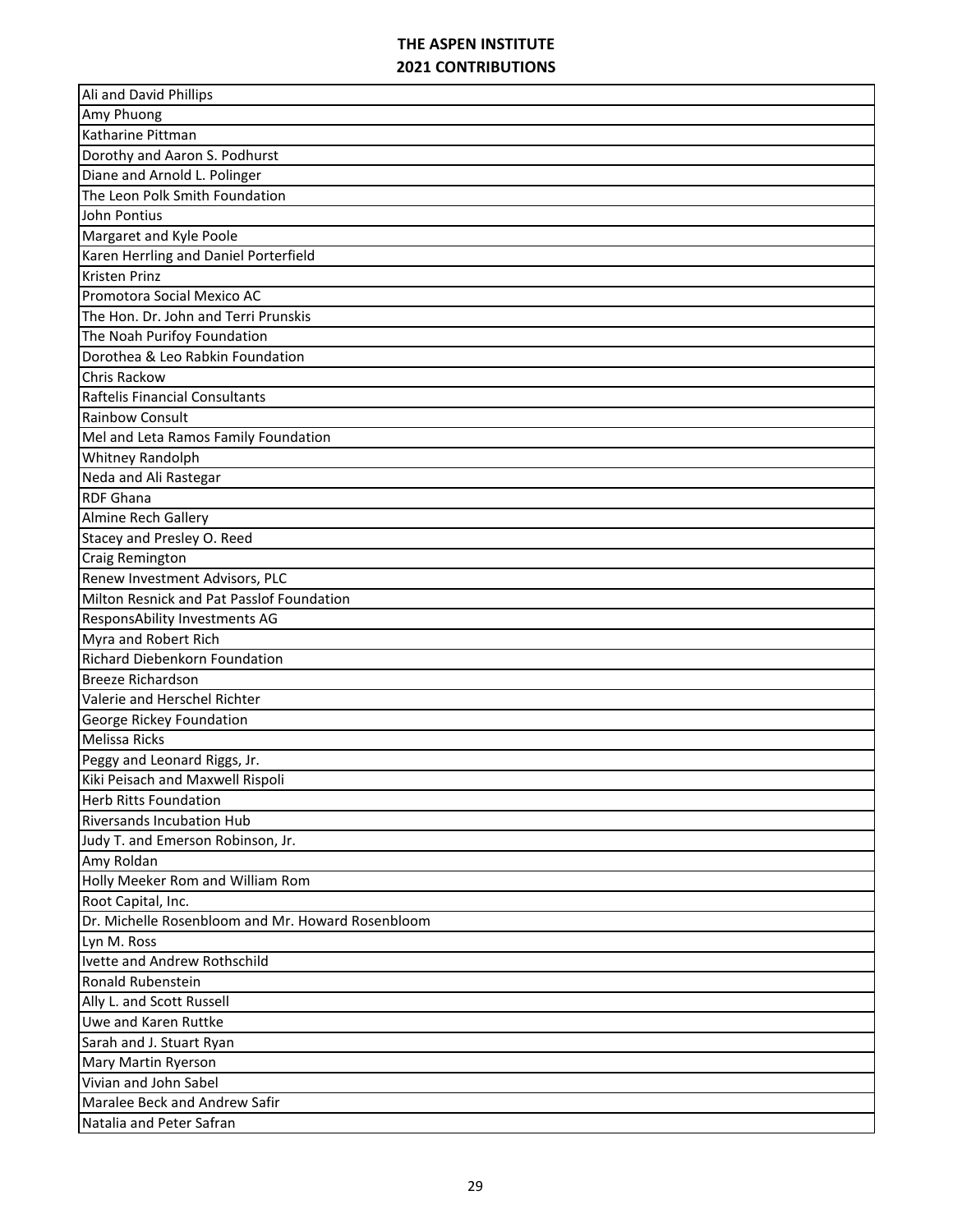| Eva Sage-Gavin                          |
|-----------------------------------------|
| Salon 94, LLC                           |
| San Antonio Chamber of Commerce         |
| <b>David Sanders</b>                    |
| Phyllis and David Sarkaria              |
| <b>Eric Savage</b>                      |
| Robert Savage                           |
| M. Susan Savage                         |
| <b>Isabel Sawhill</b>                   |
| Henry B. Schacht                        |
| Nancy Schacht                           |
| <b>Judith Schalit</b>                   |
| Jim Scheinman                           |
| Lisa and David T. Schiff                |
| Alan Fletcher and Ronald J. Schiller    |
| Morwin Schmookler                       |
| <b>Tyler Schube</b>                     |
| D. Jarrett Arp and Nora Schuster        |
| Schwab Fund for Charitable Giving       |
| Nina and William B. Schwartz III        |
| <b>Charles Schwenk</b>                  |
| Christine and Ed Sclater                |
| Phyllis and David Scruggs               |
| May Selby                               |
| Jeffrey Senne                           |
| Jane and Paul Shang                     |
| Margaret and Joel Shannon               |
| Vicki Shapiro                           |
| Sarah C. and Richard W. Shaw            |
| Christopher G. Sheeron                  |
| Cathy R. Sheffield                      |
| Joyce Sher and Barry Golden             |
| <b>Peter Sherk</b>                      |
| Sara and Michael Shulman                |
| Janna Sidley                            |
| Isaac L. Siegel                         |
| Andrea L. Cunningham and Rand Siegfried |
| Sierra Club                             |
| Arthur and Carol Silbergeld             |
| Joshua Simon                            |
| Sinapsis                                |
| Violeta Furculita and Saptarshi Sinha   |
| Sitawi                                  |
| Donna and Elliott K. Slade III          |
| Michelle Slimko                         |
| Florence and Harry E. Sloan             |
| <b>Eric and Christi Small</b>           |
| Myra N. Smith and Darwin Smith          |
| <b>Stephanie Smith</b>                  |
| Lynn B. and Charles Smith               |
| <b>SNBX International</b>               |
|                                         |
| Beverly and John Snyder                 |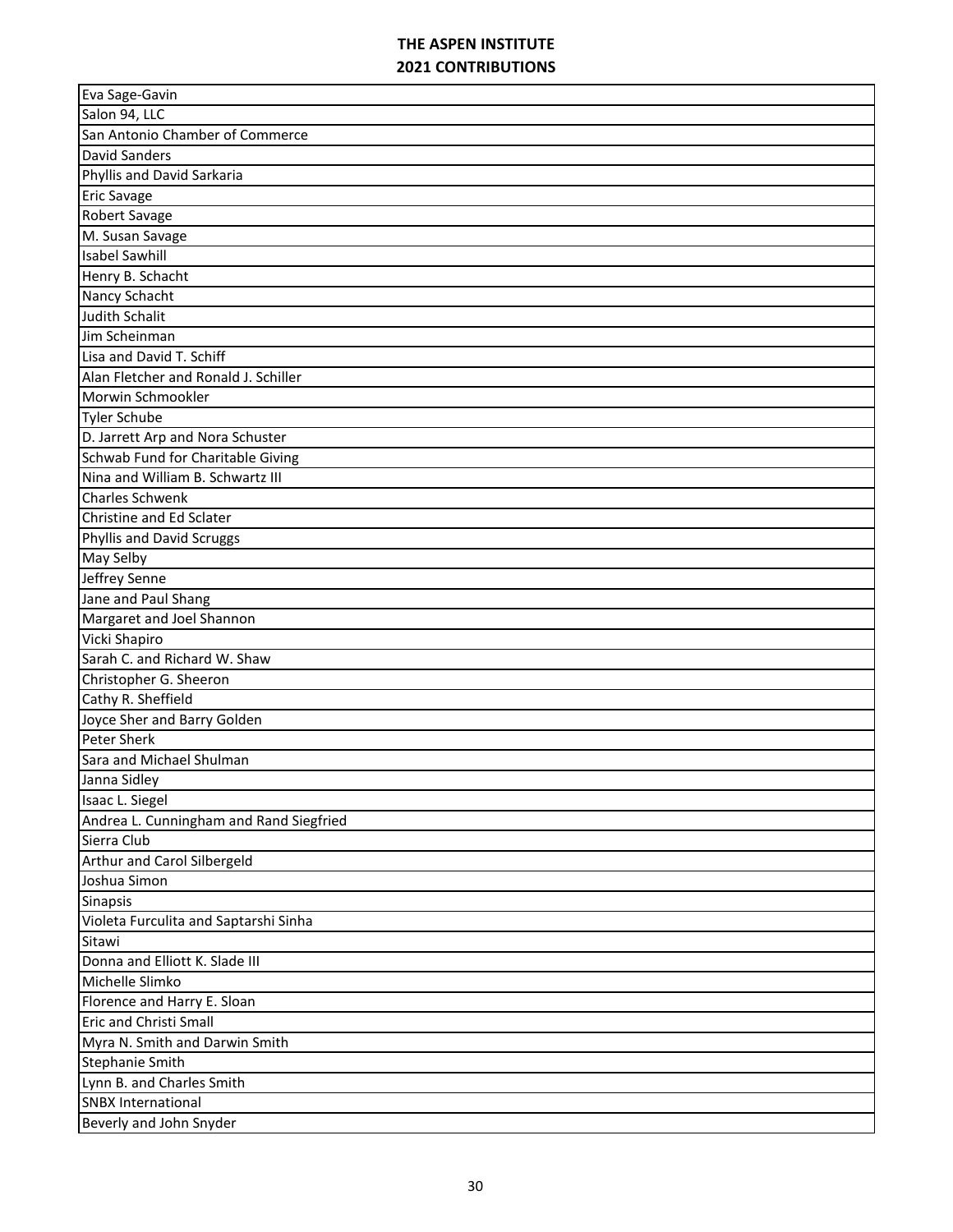| Holly Haggerty and Bernd Sokolowski               |
|---------------------------------------------------|
| Jilli Spear                                       |
| Nancy Chasen and Don Spero                        |
| Star of Hope                                      |
| Sandra and Stephen Stay                           |
| Michael and Mary Kathryn Steel                    |
| Phyllis and Ronald Steinhart                      |
| <b>Hedda Sterne Foundation</b>                    |
| Valery Stevenson                                  |
| <b>Stichting Spark</b>                            |
| Collette Stallbaumer Stickney and Warren Stickney |
| Linda Klieger Stillman and Robert Stillman        |
| Dr. Alana Spiwak and Sam Stolbun                  |
| Larissa and Clay Stranger                         |
| Lisa Suennen                                      |
| Ellen and Stephen D. Susman                       |
| Mallory and Dale Swartz                           |
| <b>Frances Symes</b>                              |
| <b>Synthase Ventures</b>                          |
| <b>Emily and Stewart Tabin</b>                    |
| Jeffrey C. Tarr                                   |
| Anne Kaiser and Robert P. Taylor                  |
| <b>Thaddeaus Ropac</b>                            |
| <b>Claire Thielke</b>                             |
| <b>Shelly Thigpen</b>                             |
| The Thomas Kinkade Museum                         |
| Jennifer Olson and Scott Thompson                 |
| Patricia K. Tisch                                 |
| Anne Tobey                                        |
| <b>Walter Trent</b>                               |
| Tammy and Guillermo Trevino                       |
| Alice Trumbull Mason Foundation, Inc.             |
| Lucy Tucker                                       |
| Roberta Turkat                                    |
| <b>Ashley Turner</b>                              |
| Anjana Turner                                     |
| Universidad De Los Andes                          |
| <b>Holly Upper</b>                                |
| Cathy O'Connell and Fred Venrick                  |
| Vera Solutions, Benefits, LLC                     |
| Amy and Jeffrey Verschleiser                      |
| Village Empowerment                               |
| Villgro Innovation Foundation                     |
| <b>Vox Capital</b>                                |
| Jennifer Causing and Peter M. Waanders            |
| Renée and Robert E. Wailes                        |
|                                                   |
| Marilyn Waldman<br>Mark A. Walker                 |
| Brijetta and Parker Waller                        |
| Tracey and Ryan Walterscheid                      |
| Shannon Fischer Ware                              |
|                                                   |
| Wendalin Whitman and Ryan Warren                  |